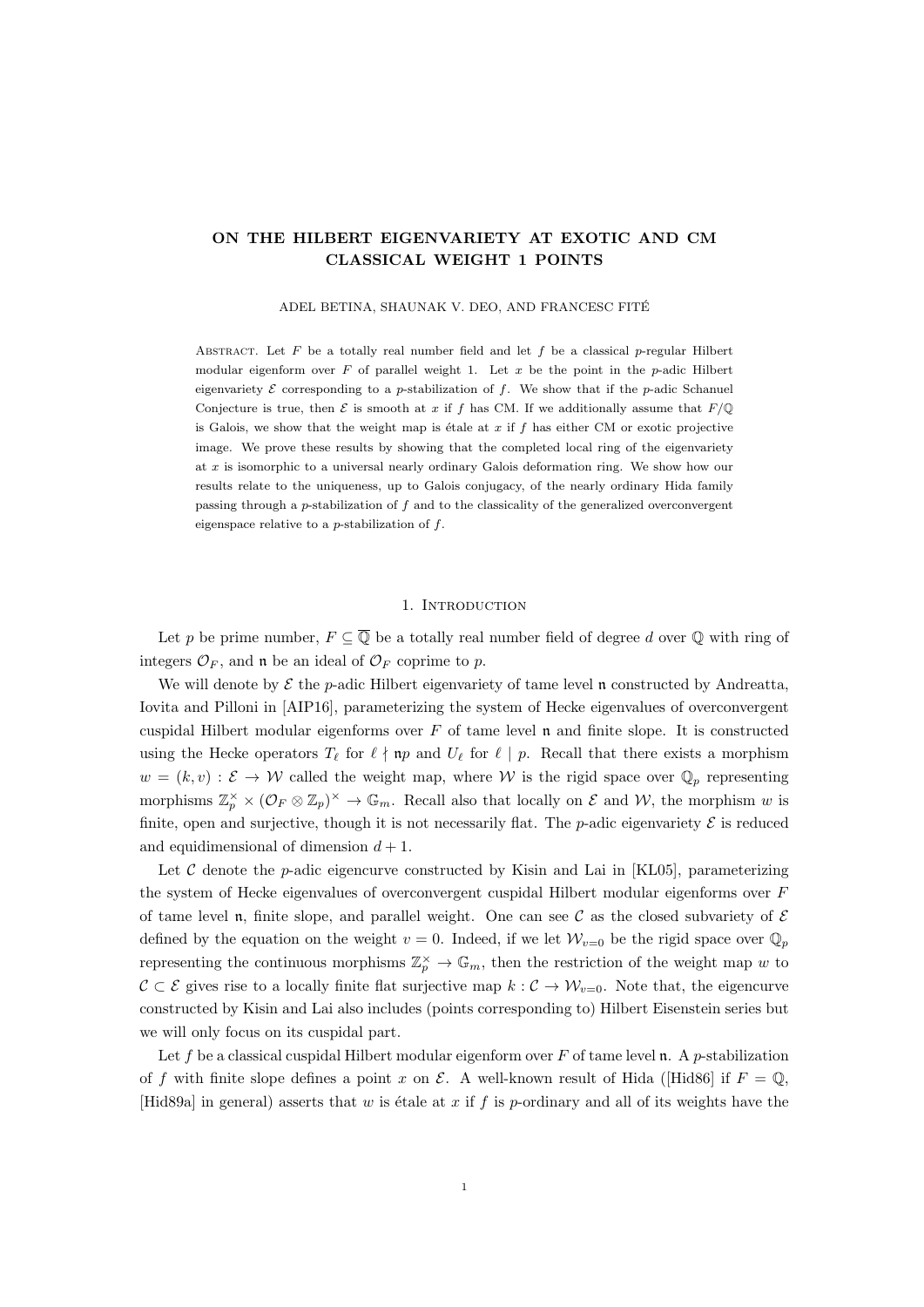same parity and are at least 2. The classicality criterion of overconvergent forms of Bijakowski, Pilloni and Stroh implies that w is étale at x if f is p-regular and satisfies a small slope condition; see [Bij16] and [PS12, Thm. 1.1]. However, their results do not apply in the parallel weight 1 case.

From now on, we assume that f is a cuspidal Hilbert modular eigenform over  $F$  of parallel weight 1, tame level n and nebentypus  $\chi_f$ , and let x be the point of E corresponding to a pstabilization of f with finite slope. As f has parallel weight, the point x also lies on  $\mathcal{C}$ . Our aim is to study the geometry of  $\mathcal E$  and  $\mathcal C$  at x.

When f is a newform of tame level n, we are also interested in the geometry of the full  $p$ adic eigenvariety  $\mathcal{E}^{\text{full}}$  at the point  $x^{\text{full}}$  corresponding to a p-stabilization of f with finite slope. Recall that  $\mathcal{E}^{\text{full}}$  parameterizes overconvergent cuspidal Hilbert modular eigenforms over F of tame level n and that it is constructed using the Hecke operators  $T_\ell$  for  $\ell \nmid np$  and  $U_\ell$  for  $\ell \mid np$ . There is a locally finite surjective morphism  $\mathcal{E}^{\text{full}} \to \mathcal{E}$ . Our interest in the geometry of  $\mathcal{E}^{\text{full}}$  at  $x<sup>full</sup>$  arises from the question of determining whether there is a unique, up to Galois conjugacy, p-adic nearly ordinary Hida family specializing to a given p-stabilization of  $f$ . This question is connected to  $\mathcal{E}^{\text{full}}$  by the following geometric reformulation of it: the uniqueness of such a p-adic family is a consequence of the smoothness of  $\mathcal{E}^{\text{full}}$  at  $x^{\text{full}}$  (see §8).

When  $F = \mathbb{Q}$ , Cho and Vatsal (when the adjoint representation attached to f is p-regular) and Bellaïche and Dimitrov (when only f is p-regular) have characterized those f for which w is  $\alpha$  etale at x; see [CV03] and [BD16]. Before recalling the previous results in the Hilbert modular case and stating the results of this paper, we give some definitions first.

Fix an embedding  $\iota_p : \overline{\mathbb{Q}} \hookrightarrow \overline{\mathbb{Q}}_p$  and let  $G_F$  denote the absolute Galois group of F. To introduce the definition of  $p$ -regular, recall that there exists a continuous, totally odd Galois representation

$$
\varrho_f:G_F\to \mathrm{GL}(\overline{\mathbb{Q}}_p^2)
$$

such that for all primes  $\mathfrak{q} \nmid \mathfrak{n}$  we have that

$$
\operatorname{Tr} \varrho_f(\operatorname{Frob}_{\mathfrak{q}}) = a(\mathfrak{q}, f), \qquad \det \varrho_f(\operatorname{Frob}_{\mathfrak{q}}) = \chi_f(\operatorname{Frob}_{\mathfrak{q}}),
$$

where Frob<sub>q</sub> denotes an arithmetic Frobenius at q and  $a(\mathfrak{q}, f)$  is the T<sub>q</sub>-eigenvalue of f (see [RT83], [Car86], [Wil88], and [Tay89]).

**Definition 1.1.** For any prime  $\mathfrak{p}|p$  of  $\mathcal{O}_F$  at which  $\rho_f$  is unramified, let  $\alpha_{\mathfrak{p}}$  and  $\beta_{\mathfrak{p}}$  be the roots of the polynomial

$$
X^2 - \text{Tr}\, \varrho_f(\text{Frob}_{\mathfrak{p}})X + \chi_f(\text{Frob}_{\mathfrak{p}}).
$$

For any prime  $\mathfrak{p}|p$  of  $\mathcal{O}_F$  at which  $\rho_f$  is ramified, let  $\alpha_{\mathfrak{p}}$  and  $\beta_{\mathfrak{p}}$  be the roots of the polynomial  $X^2 - a(\mathfrak{p}, f)X$ , where  $a(\mathfrak{p}, f)$  is the  $U_{\mathfrak{p}}$ -eigenvalue of the newform underlying f. We say that f (or x) is p-regular if if  $\alpha_{p} \neq \beta_{p}$  for all  $p | p$  of  $\mathcal{O}_F$ .

Let  $\overline{G}$  denote the projective image of  $\rho_f$ . It is well known that one of the following three possibilities occurs:

(A)  $\overline{G}$  is the abelian group  $\mathbb{Z}/2\mathbb{Z} \times \mathbb{Z}/2\mathbb{Z}$ .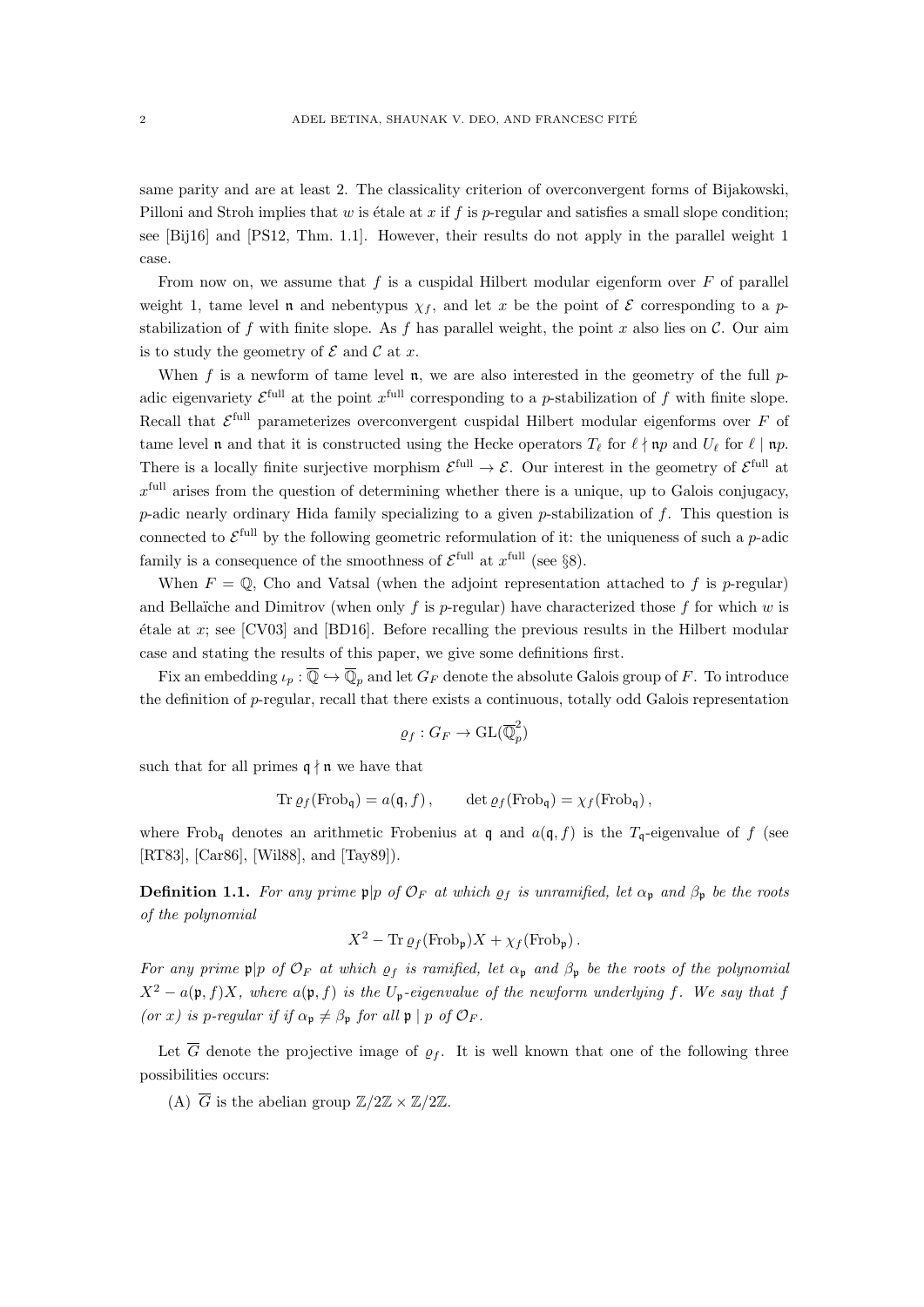- (D)  $\overline{G}$  is the (nonabelian) dihedral group  $D_r$  with 2r elements, where  $r \geq 3$ . In this case,  $\varrho_f = \text{Ind}_K^F \chi$ , where  $K/F$  is a degree two extension and  $\chi$  is a finite order character of  $G_K$ . Note that in this case, K is the unique such quadratic extension of F.
- (E)  $\overline{G}$  is exotic, that is,  $\overline{G}$  is isomorphic to  $A_4$ ,  $S_4$ , or  $A_5$ . Here,  $A_r$  (resp.  $S_r$ ) denote the alternating (resp. symmetric) group on r letters.

We say that x is dihedral (resp. exotic) if the corresponding  $\overline{G}$  is non-abelian dihedral (resp. exotic). We say that x is a CM point if it is dihedral and  $K/F$  is a totally complex extension. Betina [Bet] and Deo [Deo18] have obtained results regarding the smoothness of  $\mathcal E$  at x and the  $\alpha$  etaleness of w at x in case that x is p-regular and dihedral. These results depend either on the splitting behavior of the primes of F above p in the extension  $K/F$  or on the size of the degree  $d = [F : \mathbb{Q}]$ . To the best of our knowledge, no other work has been done on this topic. In particular, no results about the geometry of  $\mathcal E$  at an exotic point are known so far.

The main contribution of this paper is to prove etaleness of the weight map at an exotic or CM classical point of parallel weight 1 when F is Galois over  $\mathbb Q$  and prove the smoothness of  $\mathcal E$  at a classical CM point of parallel weight 1. More precisely, the main two theorems of this article, which are conditional on the *p*-adic Schanuel Conjecture (which will be recalled in §3) are the following.

**Theorem A.** Let f be a classical cuspidal Hilbert modular eigenform over  $F$  of tame level  $\mathfrak n$  and parallel weight 1. Let x be the point of  $\mathcal E$  corresponding to a p-stabilization of f with finite slope. Suppose that  $F/\mathbb{Q}$  is Galois and that the p-adic Schanuel Conjecture is true. If x is p-regular and either exotic or CM, then the weight map  $w : \mathcal{E} \to \mathcal{W}$  is étale at x.

In particular, the above theorem ensures that, under the same hypotheses, the eigenvariety  $\mathcal E$ is smooth at x and that the weight map  $w : C \to W_{v=0}$  is étale at x. Without assuming the hypothesis that  $F/\mathbb{Q}$  is Galois, we can still show smoothness of  $\mathcal E$  in the CM case.

Theorem B. Let f be a classical cuspidal Hilbert modular eigenform over F of tame level n and parallel weight 1. Let x be the point of  $\mathcal E$  corresponding to a p-stabilization of f with finite slope. Suppose that x is p-regular and CM.

- (i) Let K be the unique quadratic extension of F such that  $\rho_f \simeq \text{Ind}_K^F \chi$ . If all the primes of  $F$  lying above  $p$  are either inert or ramified in  $K$  and the Leopoldt's conjecture is true, then  $\mathcal E$  is smooth at  $x$ .
- (ii) If the p-adic Schanuel Conjecture is true, then  $\mathcal E$  is smooth at x.

Note that the previous results of [Bet] and [Deo18] in the CM case were under some hypotheses on either the splitting behavior of the primes of  $F$  above  $p$  or the degree  $d$ . We remove all those hypotheses to prove the smoothness at CM points and replace them by the relatively mild hypothesis that F be Galois over  $\mathbb Q$  to prove the étaleness of the weight map at CM points. The hypothesis that the p-adic Schanuel conjecture is true is also present in the results of [Deo18] in the CM cases.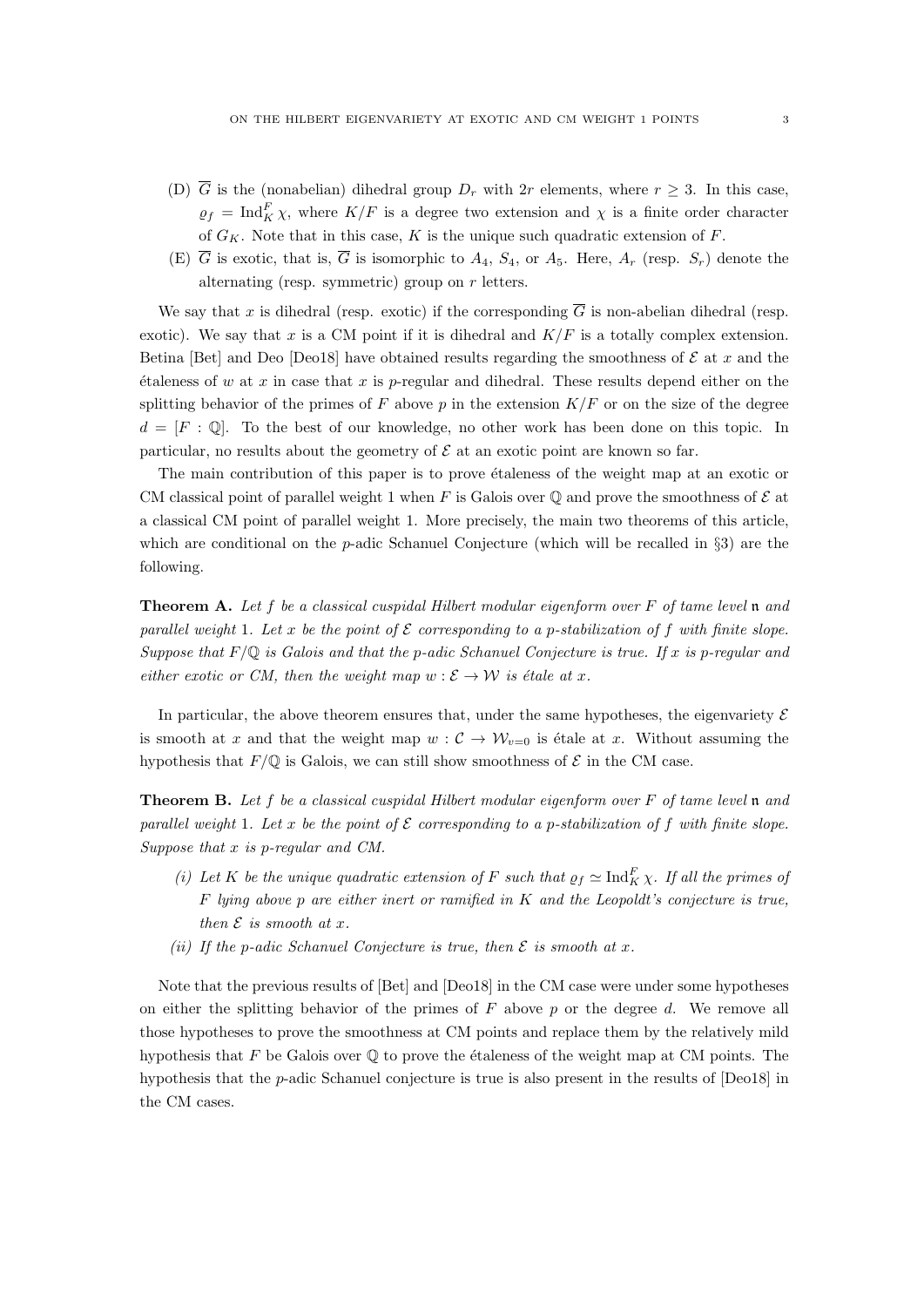We now give an outline of the proofs of Theorems A and B. Let  $\mathcal T$  and  $\Lambda$  denote respectively the completed local rings of  $\mathcal E$  and  $\mathcal W$  at x and  $w(x)$ . Let m be the maximal ideal of  $\Lambda$  and let  $\mathcal{T}'_0 = \mathcal{T}/\mathfrak{m}\mathcal{T}$  be the algebra of the fiber of w at x. Note that  $\mathcal{T}'_0$  is an artinian ring, since w is a locally finite morphism, while the ring  $\mathcal T$  has Krull dimension  $d+1$  as  $\mathcal E$  is equidimensional of dimension  $d+1$ . Let  $t_{\mathcal{T}}$  (resp.  $t_{\mathcal{T}'_0}$ ) denote the tangent space of  $\mathcal{T}$  (resp.  $\mathcal{T}'_0$ ). Thus, proving that:

- i)  $\mathcal E$  is smooth at x is equivalent to showing that the tangent space  $t_{\mathcal T}$  has dimension  $d+1$ .
- ii) w is étale at x is equivalent to showing that the tangent space  $t_{\mathcal{T}'_0}$  is zero.

To compute these dimensions, one relates the rings  $\mathcal T$  and  $\mathcal T'_0$  to the universal rings  $\mathcal R$  and  $\mathcal R'_0$ representing the nearly ordinary deformation functor  $D$  and the functor of ordinary deformations with constant determinant  $\mathcal{D}'_0$ , respectively. These functors, which will be introduced in §2, are representable precisely because of the p-regularity hypothesis. In  $\S 4$  and  $\S 5$ , we show that the dimensions of the tangent spaces  $t_{\mathcal{D}'_0}$  and  $t_{\mathcal{D}}$  are 0 and  $d+1$ , respectively.

For this computation of dimensions, we first follow the strategy of [BD16] to get a description of the elements of the tangent space but it turns out to be insufficient for the conclusion we want. We first treat the case of Theorem A. In this case, we study a certain non-torsion  $\mathbb{Z}$ -submodule of maximal rank of the group of units of the Galois closure of the field cut out by the adjoint representation of  $\rho_f$  and use the techniques of [BD16], along with the description of elements of  $t_{\mathcal{D}'_0}$ , to find a matrix X such that an element of  $t_{\mathcal{D}'_0}$  corresponds to an element in the kernel of X. We then prove using the  $p$ -adic Schanuel conjecture that  $X$  is invertible which implies that  $t_{\mathcal{D}'_0} = 0$ . In the case of Theorem B, we again use the description of an element of  $t_{\mathcal{D}}$  to find an explicit basis of  $t<sub>D</sub>$ . This process needs Leopoldt's conjecture in the first case of Theorem B. While in the second case, we need a certain matrix (which we build using certain algebraic units) to be invertible for this process. For proving that the matrix is invertible, we use the  $p$ -adic Schanuel conjecture. This is the main technical part of the article.

The proofs of the main theorems are then completed in §6 using standard arguments. While proving the main theorems, we end up showing that  $\mathcal{R}'_0 \simeq \mathcal{T}'_0$  under the hypotheses of Theorem A and  $\mathcal{R} \simeq \mathcal{T}$  under the hypotheses of either Theorem A or Theorem B. These results may also be of independent interest.

We now describe two applications of our results. Recall that we denoted the Nebentypus of f by  $\chi_f$ . For m an ideal of  $\mathcal{O}_F$  divisible by n, denote by  $S_1(\mathfrak{m}, \chi)[f]$  (resp.  $S_1^{\dagger}(\mathfrak{m}, \chi_f)[[f]]$ ) the eigenspace (resp. generalized eigenspace) attached to  $f$  inside the space of classical (resp. overconvergent) cuspidal Hilbert modular forms of parallel weight 1, level m, and Nebentypus  $\chi_f$ .

Theorem C. Assume the same hypotheses as in Theorem A. Then

$$
S_1(\mathfrak{n}p,\chi_f)[f] \simeq S_1^{\dagger}(\mathfrak{n},\chi_f)[[f]]\,.
$$

To conclude the paper, by comparing the local rings of  $\mathcal E$  and  $\mathcal E^{\text{full}}$  at x and  $x^{\text{full}}$  respectively, we will deduce the uniqueness of the Galois orbit of the nearly ordinary Hida families passing through a p-stabilization of f of finite slope.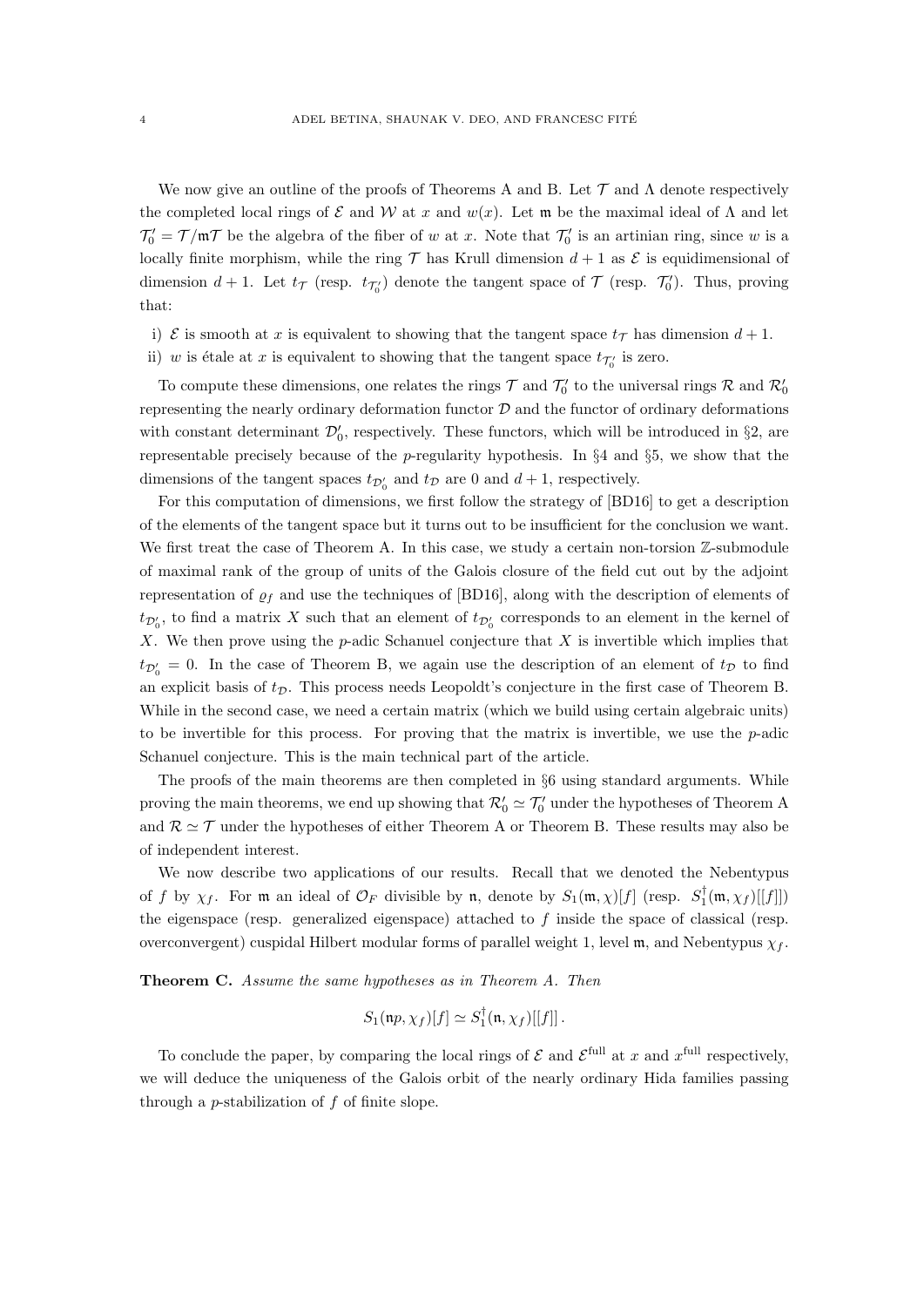Theorem D. Assume that the hypotheses of either Theorem A or Theorem B are satisfied and f is a cuspidal Hilbert modular newform of tame level  $\mathfrak n$ . Then there exists a unique nearly ordinary Hida family, up to Galois conjugacy, passing through a given p-stabilization of f of finite slope.

We will devote §7 and §8 to the proofs of these theorems.

We end the introduction by sketching a possible application of Theorem D to Iwasawa theory for Artin representations attached to Hilbert modular eigenforms of parallel weight 1. In [GV], Greenberg-Vatsal have shown that the Selmer group attached to an Artin representation of  $G_{\mathbb{Q}}$ is always co-torsion as  $\mathbb{Z}_p[[T]]$ -module and its characteristic ideal is generated by the algebraic p-adic L-function. They have also constructed an analytic p-adic L-function via deformation to higher weights (see also [BD16, Cor.1.3]). This construction can be done when we know the uniqueness of the family passing through the weight one cusp form. Conjecturally, both of these  $p$ -adic L-functions have an interpolation property involving  $p$ -adic logarithms of global units. Thus, the uniqueness of the Hida family passing through a parallel weight one cuspidal Hilbert modular eigenform is a crucial step to generalize the analysis of [GV] to the Hilbert modular case. However, to construct a p-adic L-function in two variables attached to the Hida family passing through the weight one Hilbert cuspform  $f$ , we need to prove that the system of Hecke eigenvalues of f corresponds to a point of the Hilbert eigenvariety  $\mathcal{E}'$  constructed using betti cohomology (i.e overconvergent cohomology of the Hilbert modular variety) and that  $\mathcal{E}'$  is étale at this point corresponding to f over the weight space. When  $F \neq \mathbb{Q}$ , it is not known if  $\mathcal{E}' = \mathcal{E}$ and even if  $\mathcal{E}'$  is equidimensional, since the overconvergent cohomology may have torsion (see [Han17, §.4.4]). On the other hand, when f is CM with respect to the CM field K and every prime  $\mathfrak p$  of F above p splits in K, there exists a nearly ordinary CM family specializing to f and it is the unique nearly ordinary Hida family passing through  $f$  by Theorem D. Hence, in this case, one may attach to it a p-adic L-function of two variables following the work of Hida and Tilouine [HT94] (i.e a Katz p-adic L-function in two variables).

Notation conventions. To ease notations, with no further description, by  $\mathfrak p$  we will always mean a prime ideal of  $\mathcal{O}_F$ . Throughout the article, f will denote a p-regular cuspidal Hilbert modular eigenform over F of parallel weight 1, tame level n and nebentypus  $\chi_f$ . By x, we will refer to the point of  $\mathcal E$  corresponding to a *p*-stabilization of  $f$  with finite slope.

Acknowledgements. Betina was supported by the EPSRC Grant  $EP/R006563/1$ . Fité was funded by the Excellence Program María de Maeztu MDM-2014-0445. Fité was partially supported by MTM2015-63829-P. This project has received funding from the European Research Council (ERC) under the European Union's Horizon 2020 research and innovation programme (grant agreement No 682152).

#### 2. Deformation functors and their tangent spaces

In this section we will define the nearly ordinary deformation functor  $D$ , the ordinary deformation functor  $\mathcal{D}_0$ , and their constant determinant counterparts  $\mathcal{D}'$  and  $\mathcal{D}'_0$ . We will also give cohomological characterizations of their tangent spaces.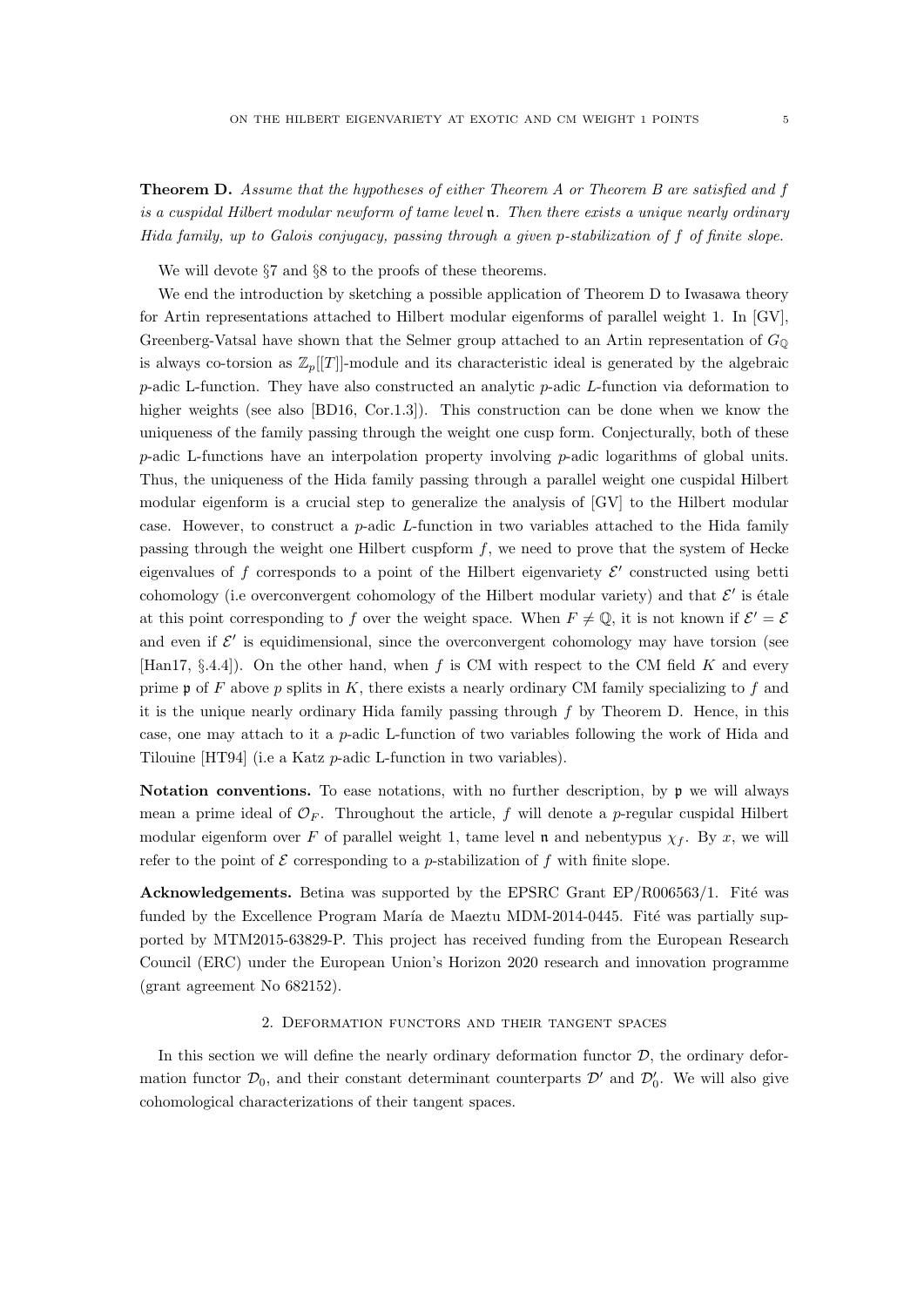2.1. Deformation functors. Before proceeding further, let us describe the choice of a basis  $(v_1, v_2)$  of  $\overline{\mathbb{Q}}_p^2$ <sup>2</sup><sub>p</sub>, which we will use to regard the projective image  $\overline{G}$  of  $\rho_f$  inside PGL<sub>2</sub>( $\overline{\mathbb{Q}}$ ).

If  $\overline{G}$  is exotic, then we choose a basis  $(v_1, v_2)$  such that  $\varrho_f(G_F) \subset GL_2(\overline{\mathbb{Q}})$ . If  $\overline{G}$  is a nonabelian dihedral group, recall first that there exists a unique quadratic extension  $K/F$  such that  $\varrho_f \simeq \text{Ind}_K^F \chi$  for some character  $\chi$  of  $G_K$ . Fix a lift  $\sigma$  of the nontrivial element of  $\text{Gal}(K/F)$  in  $G_F$  and let  $\chi^{\sigma}$  be the character  $\chi(\sigma \circ (\cdot) \circ \sigma^{-1})$ . We then choose  $(v_1, v_2)$  so that in this basis we have:

i)  $\varrho_f|_{G_K} = \chi \oplus \chi^{\sigma}$ . ii) The projective image of  $\rho_f(\sigma)$  is  $\begin{pmatrix} 0 & 1 \\ 1 & 0 \end{pmatrix} \in \text{PGL}_2(\overline{\mathbb{Q}}).$ 

Note that these two conditions imply that under the basis  $(v_1, v_2)$ , we have  $\rho_f(G_F) \subset GL_2(\overline{\mathbb{Q}})$ . We fix this choice of basis throughout the article unless mentioned otherwise.

For each  $\mathfrak{p}|p$ , choose an embedding  $\iota(\mathfrak{p}) : \overline{\mathbb{Q}} \hookrightarrow \overline{\mathbb{Q}}_p$  such that the diagram

(1) 
$$
F_{\mathfrak{p}} \longrightarrow \overline{\mathbb{Q}}_p
$$

$$
\downarrow^{\wedge} \qquad \qquad \downarrow^{\wedge(\mathfrak{p})}
$$

$$
F \longrightarrow \overline{\mathbb{Q}}
$$

is commutative. Note that these embeddings might be different than the embedding  $\iota_p$  fixed in the introduction. There exists a unique prime  $\mathfrak{p}_0$  of F dividing p for which we can choose  $\iota(\mathfrak{p}_0)$ to be  $\iota_p$  and we make this choice. Let  $D_p$  (resp.  $I_p$ ) denote the decomposition (resp. inertia) group at **p**. The choice of the embedding  $\iota(\mathfrak{p})$  provides an identification of  $G_{F_p}$  with  $D_p$  which is a subgroup of  $G_F$ . We will now use this identification for the rest of the article for restricting representations of  $G_F$  to  $G_{F_{\mathfrak{p}}}.$ 

Let  $\tilde{f}$  be a p-stabilization of f with finite slope and let x be the point on  $\mathcal E$  corresponding to it. Recall that, for any  $p|p$  of  $\mathcal{O}_F$ , there exists a basis  $(v_{1,p}, v_{2,p})$  of  $\overline{\mathbb{Q}}_p^2$  $p_p^2$  such that  $v_{i,\mathfrak{p}} \in \overline{\mathbb{Q}} v_1 \oplus \overline{\mathbb{Q}} v_2$ for  $i = 1, 2$  and under this basis

(2) 
$$
\varrho_f|_{G_{F_{\mathfrak{p}}}} = \overline{\mathbb{Q}}_p(\psi_{\mathfrak{p}}') \oplus \overline{\mathbb{Q}}_p(\psi_{\mathfrak{p}}''),
$$

where  $\psi_{\mathfrak{p}}': G_{F_{\mathfrak{p}}}\to \overline{\mathbb{Q}}_p^{\times}$  $\overline{\mathbb{Q}}_p^{\times}$  is a character and  $\psi''_p : G_{F_p} \to \overline{\mathbb{Q}}_p^{\times}$  $\hat{p}$  is an unramified character such that  $\psi'_\mathfrak{p} \neq \psi''_\mathfrak{p}$  and  $\psi''_\mathfrak{p}(\text{Frob}_\mathfrak{p})$  is the  $U_\mathfrak{p}$ -eigenvalue of  $\tilde{f}$ . Note that the p-regularity of f implies that  $\psi_{\mathfrak{p}}' \neq \psi_{\mathfrak{p}}''$ .

**Definition 2.1.** Let  $\mathfrak C$  denote the category of local artinian rings R with maximal ideal  $\mathfrak m_R$  and residue field  $R/\mathfrak{m}_R \simeq \overline{\mathbb{Q}}_p$ . Define functors  $\mathcal{D}, \mathcal{D}', \mathcal{D}_0, \mathcal{D}'_0 : \mathfrak{C} \to \text{Sets}$  in the following manner. For  $R \in \mathfrak{C}$ , let:

i)  $\mathcal{D}(R)$  be the set of strict equivalence classes of representations  $\rho_R : G_F \to GL_2(R)$  such that  $\rho_R \equiv \rho_f \pmod{\mathfrak{m}_R}$  and  $\rho_R$  is nearly ordinary at p. Recall that we say that  $\rho_R$  is nearly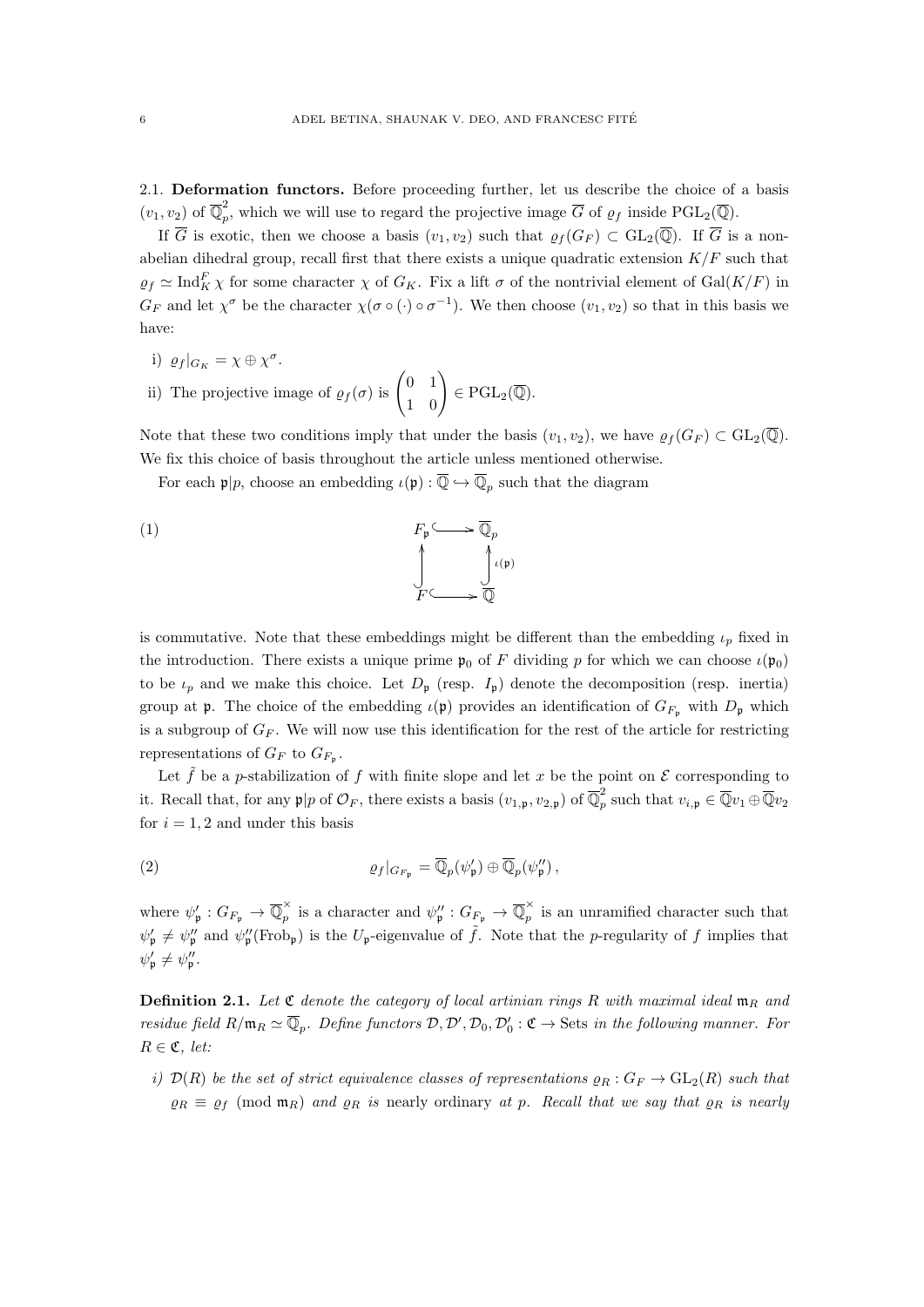ordinary at p if for every  $\mathfrak{p}|p$  we have

$$
\varrho_R|_{G_{F_{\mathfrak{p}}}} \simeq \begin{pmatrix} \psi'_{\mathfrak{p},R} & * \\ 0 & \psi''_{\mathfrak{p},R} \end{pmatrix},
$$

where  $\psi''_{\mathbf{p},R} : G_{F_{\mathbf{p}}} \to R^{\times}$  is a character such that  $\psi''_{\mathbf{p},R} \equiv \psi''_{\mathbf{p}} \pmod{\mathfrak{m}_{R}}$ .

- ii)  $\mathcal{D}'(R)$  be the subset of  $\mathcal{D}(R)$  of strict equivalence classes of representations  $\rho_R$  such that  $\det(\rho_R) = \det(\rho_f)$ .
- iii)  $\mathcal{D}_0(R)$  (resp.  $\mathcal{D}'_0(R)$ ) be the subset of  $\mathcal{D}(R)$  (resp.  $\mathcal{D}'(R)$ ) of strict equivalence classes of representations  $\rho_R$  for which  $\psi_{\mathfrak{p},R}''$  is unramified.

2.2. Tangent spaces. We will recall cohomological descriptions of the respective tangent spaces  $t_{\mathcal{D}}$ ,  $t_{\mathcal{D}}$ ,  $t_{\mathcal{D}_0}$ , and  $t_{\mathcal{D}'_0}$  of the functors of Definition 2.1.

Let ad  $\varrho_f$  be the adjoint representation of  $\varrho_f$ , that is, if V is the module affording the representation  $\varrho_f$ , then ad  $\varrho_f$  is the representation of  $G_F$  on End(V) defined by ad  $\varrho_f(g)(X)$  $\varrho_f(g)X\varrho_f(g)^{-1}$ . Let ad<sup>0</sup>  $\varrho_f$  be the subrepresentation of ad  $\varrho_f$  on the subspace of End(V) of trace zero endomorphisms.

Remark 2.1. Recall that if  $\overline{G}$  is exotic, then ad<sup>0</sup>  $\varrho_f$  is irreducible. If  $\overline{G}$  is (nonabelian) dihedral, then ad<sup>0</sup>  $\varrho_f = \epsilon_K \oplus \text{Ind}_K^F(\chi/\chi^\sigma)$ , where  $\epsilon_K$  is the nontrivial character corresponding to the quadratic extension  $K/F$ . Note that since we are assuming that  $\overline{G}$  is nonabelian, we have that Ind $_K^F(\chi/\chi^\sigma)$  is irreducible.

For every  $p|p$ , by (2) we have an isomorphism

$$
(a_{\mathfrak{p}}, b_{\mathfrak{p}}, c_{\mathfrak{p}}, d_{\mathfrak{p}}): \operatorname{ad}\varrho_f|_{G_{F_{\mathfrak{p}}}} \simeq \overline{\mathbb{Q}}_p \oplus \overline{\mathbb{Q}}_p(\psi_{\mathfrak{p}}'/\psi_{\mathfrak{p}}'') \oplus \overline{\mathbb{Q}}_p(\psi_{\mathfrak{p}}''/\psi_{\mathfrak{p}}') \oplus \overline{\mathbb{Q}}_p.
$$

Consider the maps

(3) 
$$
c_{\mathfrak{p},*}: H^1(F, \operatorname{ad} \varrho_f) \to H^1(F_{\mathfrak{p}}, \overline{\mathbb{Q}}_p(\psi''_{\mathfrak{p}}/\psi'_{\mathfrak{p}})), \qquad d_{\mathfrak{p},*}: H^1(F, \operatorname{ad} \varrho_f) \to H^1(I_{\mathfrak{p}}, \overline{\mathbb{Q}}_p)
$$

obtained by composing the maps induced in cohomology by  $c_p$  and  $d_p$  with the restriction maps from  $G_F$  to  $G_{F_p}$  and  $I_p$ , respectively. The next lemma (see [BD16, Lem. 2.3], [Bet, Lem. 2.2] and [Deo18, Lem. 3]) is based on a standard argument in representation theory.

**Lemma 2.2.** We have:  
\ni) 
$$
t_{\mathcal{D}} = \ker \left( H^1(F, \mathrm{ad} \varrho_f) \xrightarrow{\prod_{\mathfrak{p} \mid p} c_{\mathfrak{p}, *}} \prod_{\mathfrak{p} \mid p} H^1(F_{\mathfrak{p}}, \overline{\mathbb{Q}}_p(\psi_{\mathfrak{p}}''/\psi_{\mathfrak{p}}')) \right)
$$
.  
\n $i i)$   $t_{\mathcal{D}'} = \ker \left( H^1(F, \mathrm{ad}^0 \varrho_f) \xrightarrow{\prod_{\mathfrak{p} \mid p} c_{\mathfrak{p}, *}} \prod_{\mathfrak{p} \mid p} H^1(F_{\mathfrak{p}}, \overline{\mathbb{Q}}_p(\psi_{\mathfrak{p}}''/\psi_{\mathfrak{p}}')) \right)$ .  
\n $i ii)$   $t_{\mathcal{D}_0} = \ker \left( H^1(F, \mathrm{ad} \varrho_f) \xrightarrow{\prod_{\mathfrak{p} \mid p} (c_{\mathfrak{p}, *}, d_{\mathfrak{p}, *})} \prod_{\mathfrak{p} \mid p} H^1(F_{\mathfrak{p}}, \overline{\mathbb{Q}}_p(\psi_{\mathfrak{p}}''/\psi_{\mathfrak{p}}')) \oplus H^1(I_{\mathfrak{p}}, \overline{\mathbb{Q}}_p) \right)$ .  
\n $i v)$   $t_{\mathcal{D}'_0} = \ker \left( H^1(F, \mathrm{ad}^0 \varrho_f) \xrightarrow{\prod_{\mathfrak{p} \mid p} (c_{\mathfrak{p}, *}, d_{\mathfrak{p}, *})} \prod_{\mathfrak{p} \mid p} H^1(F_{\mathfrak{p}}, \overline{\mathbb{Q}}_p(\psi_{\mathfrak{p}}''/\psi_{\mathfrak{p}}')) \oplus H^1(I_{\mathfrak{p}}, \overline{\mathbb{Q}}_p) \right)$ .

Let H be the normal closure over Q of the subfield of  $\overline{Q}$  fixed by the kernel of ad  $\rho_f$ . Denote by  $\mathcal{O}_H$  the ring of integers of H and by G the Galois group Gal( $H/F$ ). We aim now at a description of the tangent spaces of the above lemma involving  $H$ , which will be more amenable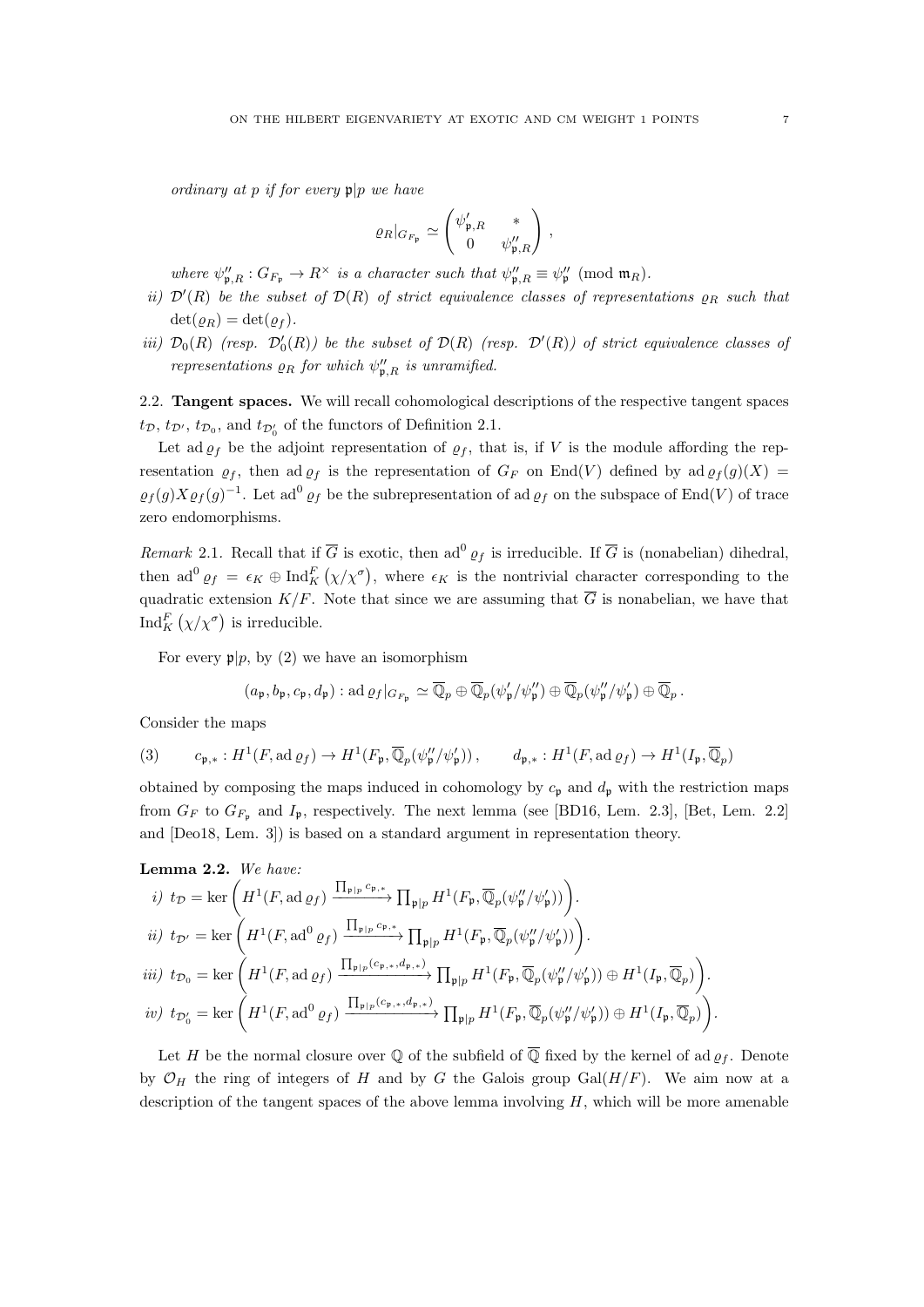for computation. For this, observe that the inflation-restriction exact sequence applied to the extension  $H/F$  yields the following isomorphism:

(4) 
$$
H^1(F, \operatorname{ad} \varrho_f) \simeq \left(\operatorname{Hom}(G_H, \overline{\mathbb{Q}}_p) \otimes \operatorname{ad} \varrho_f\right)^G,
$$

where we view  $\text{Hom}(G_H, \overline{\mathbb{Q}}_p) \otimes \text{ad } \varrho_f$  as the space of matrices

(5) 
$$
\begin{pmatrix} a & b \ c & d \end{pmatrix} \text{ with } a, b, c, d \in \text{Hom}(G_H, \overline{\mathbb{Q}}_p),
$$

equipped with an action of  $G$  given by

(6) 
$$
g \cdot \begin{pmatrix} a & b \\ c & d \end{pmatrix} = \varrho_f(g) \begin{pmatrix} g \cdot a & g \cdot b \\ g \cdot c & g \cdot d \end{pmatrix} \varrho_f(g)^{-1}.
$$

We can view  $\text{Hom}(G_H, \overline{\mathbb{Q}}_p) \otimes \text{ad}^0 \varrho_f$  in a similar way.

Now let  $\mathfrak{P} := \mathfrak{P}(\mathfrak{p})$  be the prime of H rendering the following diagram

(7) 
$$
F_{\mathfrak{p}} \longrightarrow H_{\mathfrak{P}} \longrightarrow \overline{\mathbb{Q}}_p
$$
\n
$$
\downarrow \qquad \qquad \downarrow \qquad \qquad \downarrow \qquad \downarrow \qquad \downarrow \qquad \downarrow \qquad \downarrow \qquad \downarrow \qquad \downarrow \qquad \downarrow \qquad \downarrow \qquad \downarrow \qquad \downarrow \qquad \downarrow \qquad \downarrow \qquad \downarrow \qquad \downarrow \qquad \downarrow \qquad \downarrow \qquad \downarrow \qquad \downarrow \qquad \downarrow \qquad \downarrow \qquad \downarrow \qquad \downarrow \qquad \downarrow \qquad \downarrow \qquad \downarrow \qquad \downarrow \qquad \downarrow \qquad \downarrow \qquad \downarrow \qquad \downarrow \qquad \downarrow \qquad \downarrow \qquad \downarrow \qquad \downarrow \qquad \downarrow \qquad \downarrow \qquad \downarrow \qquad \downarrow \qquad \downarrow \qquad \downarrow \qquad \downarrow \qquad \downarrow \qquad \downarrow \qquad \downarrow \qquad \downarrow \qquad \downarrow \qquad \downarrow \qquad \downarrow \qquad \downarrow \qquad \downarrow \qquad \downarrow \qquad \downarrow \qquad \downarrow \qquad \downarrow \qquad \downarrow \qquad \downarrow \qquad \downarrow \qquad \downarrow \qquad \downarrow \qquad \downarrow \qquad \downarrow \qquad \downarrow \qquad \downarrow \qquad \downarrow \qquad \downarrow \qquad \downarrow \qquad \downarrow \qquad \downarrow \qquad \downarrow \qquad \downarrow \qquad \downarrow \qquad \downarrow \qquad \downarrow \qquad \downarrow \qquad \downarrow \qquad \downarrow \qquad \downarrow \qquad \downarrow \qquad \downarrow \qquad \downarrow \qquad \downarrow \qquad \downarrow \qquad \downarrow \qquad \downarrow \qquad \downarrow \qquad \downarrow \qquad \downarrow \qquad \downarrow \qquad \downarrow \qquad \downarrow \qquad \downarrow \qquad \downarrow \qquad \downarrow \qquad \downarrow \qquad \downarrow \qquad \downarrow \qquad \downarrow \qquad \downarrow \qquad \downarrow \qquad \downarrow \qquad \downarrow \qquad \downarrow \qquad \downarrow \qquad \downarrow \qquad \downarrow \qquad \downarrow \qquad \downarrow \qquad \downarrow \qquad \downarrow \qquad \downarrow \qquad \downarrow \qquad \downarrow \qquad \downarrow \qquad \downarrow \qquad \downarrow \qquad
$$

commutative. Using (7), regard  $G_{H_{\mathfrak{P}}} \subseteq G_{F_{\mathfrak{p}}}$  as the decomposition subgroup  $D_{\mathfrak{P}}$  of  $G_H$  at  $\mathfrak{P}$ . Let  $I_{\mathfrak{P}} \subseteq D_{\mathfrak{P}}$  be the inertia subgroup at  $\mathfrak{P}$ . By using inflation-restriction exact sequence, we then get the following lemma (see [BD16, Lem. 2.5], [Bet, Cor. 2.4], and [Deo18, Lem. 3]).

Lemma 2.3. We have:

*i)* 
$$
t_{\mathcal{D}} \simeq \ker \left( \left( \operatorname{Hom}(G_H, \overline{\mathbb{Q}}_p) \otimes \operatorname{ad} \varrho_f \right)^G \xrightarrow{\prod_{\mathfrak{p}|p} c_{\mathfrak{p}, *}} \prod_{\mathfrak{p}|p} H^1(H_{\mathfrak{P}}, \overline{\mathbb{Q}}_p) \right).
$$
  
\n*ii)*  $t_{\mathcal{D}'} \simeq \ker \left( \left( \operatorname{Hom}(G_H, \overline{\mathbb{Q}}_p) \otimes \operatorname{ad}^0 \varrho_f \right)^G \xrightarrow{\prod_{\mathfrak{p}|p} c_{\mathfrak{p}, *}} \prod_{\mathfrak{p}|p} H^1(H_{\mathfrak{P}}, \overline{\mathbb{Q}}_p) \right).$   
\n*iii)*  $t_{\mathcal{D}_0} \simeq \ker \left( \left( \operatorname{Hom}(G_H, \overline{\mathbb{Q}}_p) \otimes \operatorname{ad} \varrho_f \right)^G \xrightarrow{\prod_{\mathfrak{p}|p} (c_{\mathfrak{p}, *}, d_{\mathfrak{p}, *})} \prod_{\mathfrak{p}|p} H^1(H_{\mathfrak{P}}, \overline{\mathbb{Q}}_p) \oplus H^1(I_{\mathfrak{P}}, \overline{\mathbb{Q}}_p) \right).$   
\n*iv)*  $t_{\mathcal{D}'_0} \simeq \ker \left( \left( \operatorname{Hom}(G_H, \overline{\mathbb{Q}}_p) \otimes \operatorname{ad}^0 \varrho_f \right)^G \xrightarrow{\prod_{\mathfrak{p}|p} (c_{\mathfrak{p}, *}, d_{\mathfrak{p}, *})} \prod_{\mathfrak{p}|p} H^1(H_{\mathfrak{P}}, \overline{\mathbb{Q}}_p) \oplus H^1(I_{\mathfrak{P}}, \overline{\mathbb{Q}}_p) \right).$ 

Note that, we have the exact sequence of  $\overline{\mathbb{Q}}_p[G]$ -modules

(8) 
$$
0 \longrightarrow \text{Hom}(G_H, \overline{\mathbb{Q}}_p) \longrightarrow \text{Hom}((\mathcal{O}_H \otimes \mathbb{Z}_p)^{\times}, \overline{\mathbb{Q}}_p) \longrightarrow \text{Hom}(\mathcal{O}_H^{\times}, \overline{\mathbb{Q}}_p),
$$

coming from global class field theory. The first map is dual to the Artin reciprocity map, and the second is the restriction with respect to the diagonal inclusion  $\mathcal{O}_H^{\times} \hookrightarrow (\mathcal{O}_H \otimes \mathbb{Z}_p)^{\times}$ . We will consider now the inclusion

(9) 
$$
\text{Hom}(G_H, \overline{\mathbb{Q}}_p) \subseteq \text{Hom}\left((\mathcal{O}_H \otimes \mathbb{Z}_p)^\times, \overline{\mathbb{Q}}_p\right)
$$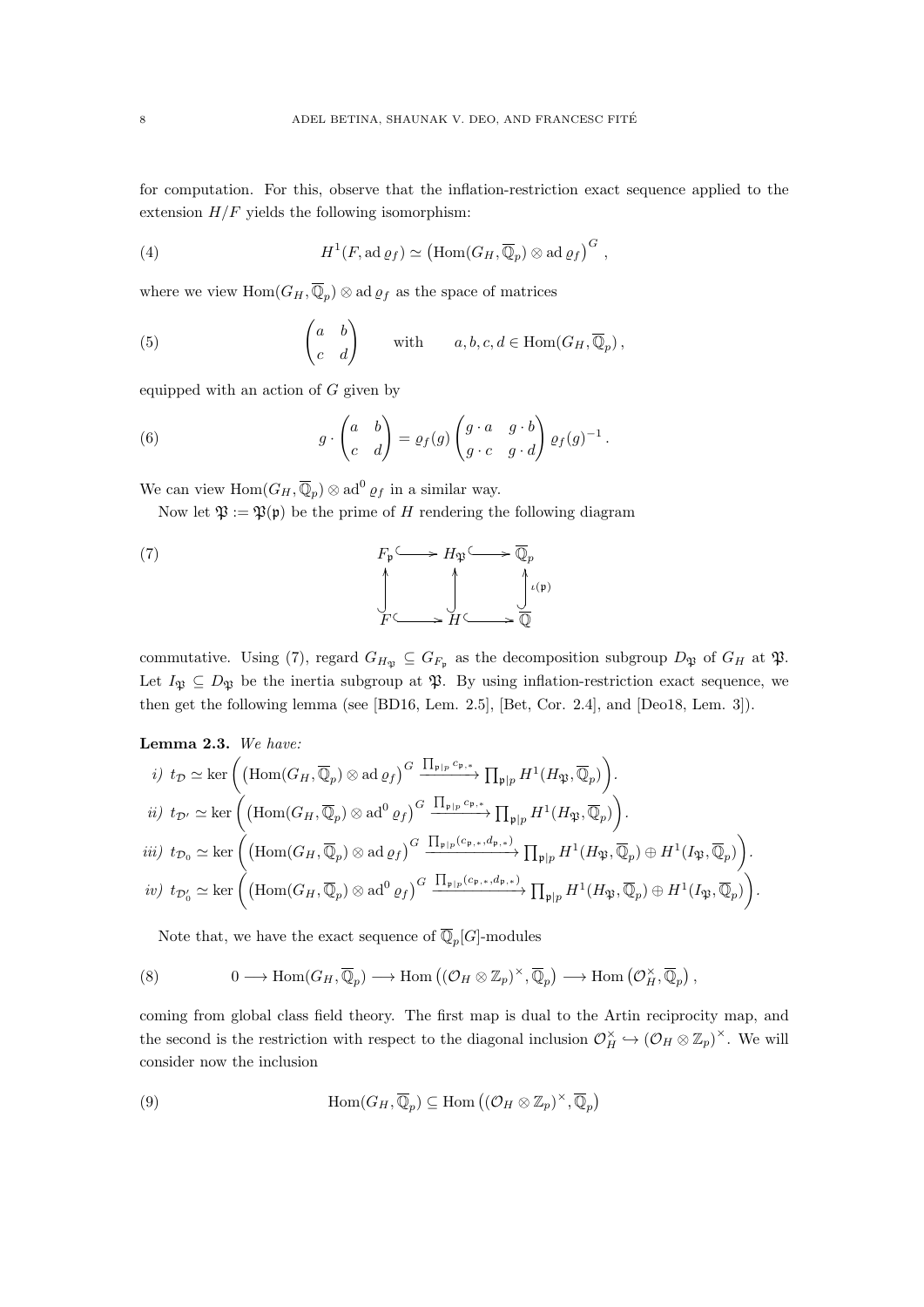coming from the first part of (8) (we will exploit the second part of (8) in the next section). Let  $h_1, \ldots, h_d : H \to H$  be lifts of the d different embeddings of F into H satisfying that the diagram

(10) 
$$
H_{\mathfrak{P}} \xrightarrow{h_{\mathfrak{P}}} \overline{\mathbb{Q}}_p
$$
\n
$$
\downarrow H \xrightarrow{h_i} H \xrightarrow{h_{\mathfrak{P}}} H \xrightarrow{\downarrow \iota_p} \overline{\mathbb{Q}}
$$

is commutative for some prime  $\mathfrak P$  of H which is one of the primes chosen in diagram (7) and some  $h_{\mathfrak{P}}$ . As we have chosen  $\iota(\mathfrak{p})$  to be  $\iota_p$  for a suitable prime  $\mathfrak{p}$  in diagram (1), it follows that one of the  $h_i$ 's can be chosen to be the identity. We make this choice and assume without loss of generality that  $h_1$  is identity.

Remark 2.2. When we want to emphasize that one of the primes  $\mathfrak{P} = \mathfrak{P}(\mathfrak{p})$  chosen above p is relative to the embedding  $h_i$ , we will sometimes write  $\mathfrak{P}(h_i)$ .

Let  $\log_p : \overline{\mathbb{Q}}_p^{\times} \to \overline{\mathbb{Q}}_p$  be the standard p-adic logarithm sending p to 0. Note that  $\bigsqcup_{i=1}^d \iota_p \circ h_i G$ is a partition of the set of embeddings of H into  $\overline{\mathbb{Q}}_p$ , and that

$$
(L_{i,g})_{i=1,\dots,d,g\in G}
$$
, where  $L_{i,g} := \log_p(\iota_p \circ h_i \circ g^{-1}(\cdot))$ ,

is a basis of Hom $((\mathcal{O}_H \otimes \mathbb{Z}_p)^{\times}, \overline{\mathbb{Q}}_p)$ . In this basis, the  $\overline{\mathbb{Q}}_p[G]$ -module structure of the space Hom  $((\mathcal{O}_H \otimes \mathbb{Z}_p)^\times, \overline{\mathbb{Q}}_p)$  admits a particularly easy description. This is done in [Bet, (7)], [Deo18, p. 11], and [BD16, (4)], which we gather in the next lemma.

**Lemma 2.4.** We have an isomorphism of  $\overline{\mathbb{Q}}_p[G]$ -modules:

$$
\mathrm{Hom}((\mathcal{O}_H \otimes \mathbb{Z}_p)^\times, \overline{\mathbb{Q}}_p) \simeq \bigoplus_{i=1}^d \overline{\mathbb{Q}}_p[G] \simeq \bigoplus_{\pi} \pi^{d \dim \pi},
$$

given by sending a homomorphism of the form

$$
t: u \otimes 1 \mapsto \sum_{i=1}^d \sum_{g \in G} c_{i,g} L_{i,g}(u),
$$

for some  $c_{i,g}\in\overline{\mathbb{Q}}_p,$  to the element  $\sum_{i=1}^d\sum_{g\in G}c_{i,g}g.$ 

Using the discussion so far, we obtain the following consequence of Lemma 2.3.

**Corollary 2.5.** There exist matrices  $M_1, \ldots, M_d \in GL_2(\overline{\mathbb{Q}})$  such that

i) Any  $t \in t_{\mathcal{D}'}$  can be written in the form

$$
t = \sum_{i=1}^{d} \sum_{g \in G} \varrho_f(g) M_i \begin{pmatrix} a_i & b_i \\ 0 & -a_i \end{pmatrix} M_i^{-1} \varrho_f(g)^{-1} L_{i,g},
$$

where  $a_1, \ldots, a_d, b_1, \ldots, b_d \in \overline{\mathbb{Q}}_p$ .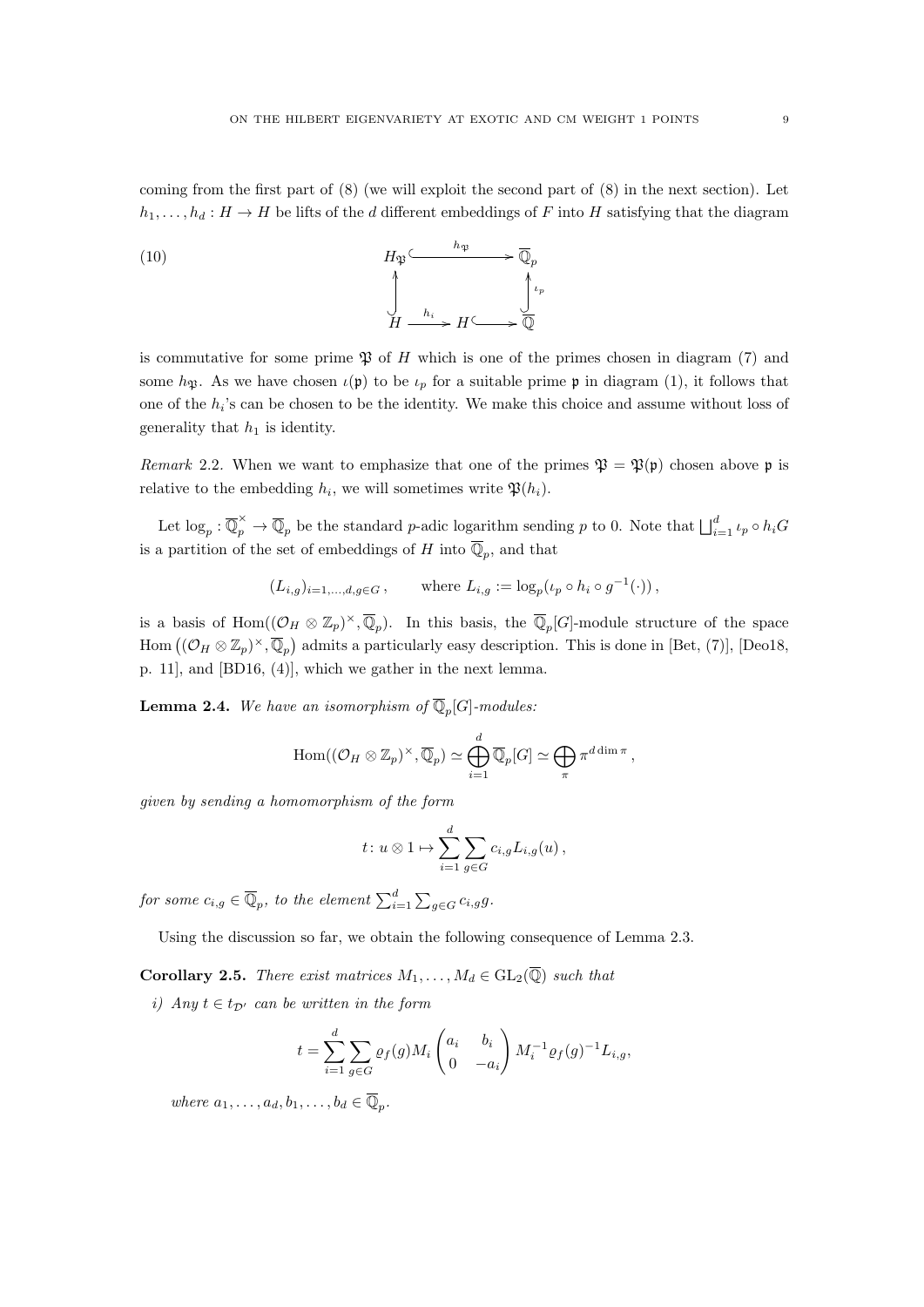ii) Any  $t \in t_{\mathcal{D}'_0}$  can be written in the form

$$
t = \sum_{i=1}^{d} \sum_{g \in G} \varrho_f(g) M_i \begin{pmatrix} 0 & b_i \\ 0 & 0 \end{pmatrix} M_i^{-1} \varrho_f(g)^{-1} L_{i,g},
$$

where  $b_1, \ldots, b_d \in \overline{\mathbb{Q}}_p$ .

*Proof.* From the inclusion  $\text{Hom}(G_H, \overline{\mathbb{Q}}_p) \subseteq \text{Hom}((\mathcal{O}_H \otimes \mathbb{Z}_p)^{\times}, \overline{\mathbb{Q}}_p)$ , we see that for  $t \in t_{\mathcal{D}'}$  or  $t \in t_{\mathcal{D}'_0}$ , there exist  $a_{i,g}, b_{i,g}, c_{i,g} \in \overline{\mathbb{Q}}_p$  such that

$$
t = \sum_{i=1}^d \sum_{g \in G} \begin{pmatrix} a_{i,g} & b_{i,g} \\ c_{i,g} & -a_{i,g} \end{pmatrix} L_{i,g}.
$$

From Lemma 2.4 and the exact sequence (8) of  $\overline{\mathbb{Q}}_p[G]$  modules, it follows that the invariance by G means that

$$
\begin{pmatrix} a_{i,g} & b_{i,g} \\ c_{i,g} & -a_{i,g} \end{pmatrix} = \varrho_f(g) \begin{pmatrix} a_{i,1} & b_{i,1} \\ c_{i,1} & -a_{i,1} \end{pmatrix} \varrho_f(g)^{-1}.
$$

For every  $i = 1, \ldots, d$ , let  $M_i \in GL_2(\overline{\mathbb{Q}})$  be the matrix giving the change between the basis  $(v_1, v_2)$  and  $(v_{1,\mathfrak{p}_i}, v_{2,\mathfrak{p}_i})$  fixed in §2.1. Here,  $\mathfrak{p}_i$  is the prime of  $\mathcal{O}_F$  lying below the prime  $\mathfrak{P}(h_i)$ attached to  $h_i$  in Remark 2.2. By Lemma 2.3 and global class field theory, we have that

$$
\begin{pmatrix} a_{i,1} & b_{i,1} \\ c_{i,1} & -a_{i,1} \end{pmatrix} = M_i \begin{pmatrix} a_i & b_i \\ 0 & -a_i \end{pmatrix} M_i^{-1} \quad \text{or} \quad \begin{pmatrix} a_{i,1} & b_{i,1} \\ c_{i,1} & d_{i,1} \end{pmatrix} = M_i \begin{pmatrix} 0 & b_i \\ 0 & 0 \end{pmatrix} M_i^{-1}
$$

for  $a_i, b_i \in \overline{\mathbb{Q}}_p$ , depending on whether  $t \in t_{\mathcal{D}'}$  or  $t \in t_{\mathcal{D}'_0}$ , respectively (see [Deo18, Proof of Proposition 2 for more details).

Remark 2.3. As explained in [Deo18, p. 3898-3900], in case that  $\overline{G}$  is dihedral, under the basis  $(v_1, v_2)$  that we have fixed, we get an isomorphism

(11) 
$$
(\text{Hom}(G_H, \overline{\mathbb{Q}}_p) \otimes \text{ad}^0 \varrho_f)^G \simeq (\text{Hom}(G_H, \overline{\mathbb{Q}}_p) \otimes \epsilon_K)^G \oplus (\text{Hom}(G_H, \overline{\mathbb{Q}}_p) \otimes \text{Ind}_K^F (\chi/\chi^{\sigma}) )^G
$$

which is given by

$$
t = \begin{pmatrix} a & b \\ c & -a \end{pmatrix} \mapsto (t^{\sharp}, t^{\flat}) = \left( \begin{pmatrix} a & 0 \\ 0 & -a \end{pmatrix}, \begin{pmatrix} 0 & b \\ c & 0 \end{pmatrix} \right).
$$

Note also that if

$$
t = \sum_{i=1}^d \sum_{g \in G} \varrho_f(g) \begin{pmatrix} a_{i,1} & b_{i,1} \\ c_{i,1} & -a_{i,1} \end{pmatrix} \varrho_f(g)^{-1} L_{i,g},
$$

then

$$
t^{\#} = \sum_{i=1}^{d} \sum_{g \in G} \varrho_f(g) \begin{pmatrix} a_{i,1} & 0 \\ 0 & -a_{i,1} \end{pmatrix} \varrho_f(g)^{-1} L_{i,g} , \qquad t^{\flat} = \sum_{i=1}^{d} \sum_{g \in G} \varrho_f(g) \begin{pmatrix} 0 & b_{i,1} \\ c_{i,1} & 0 \end{pmatrix} \varrho_f(g)^{-1} L_{i,g} .
$$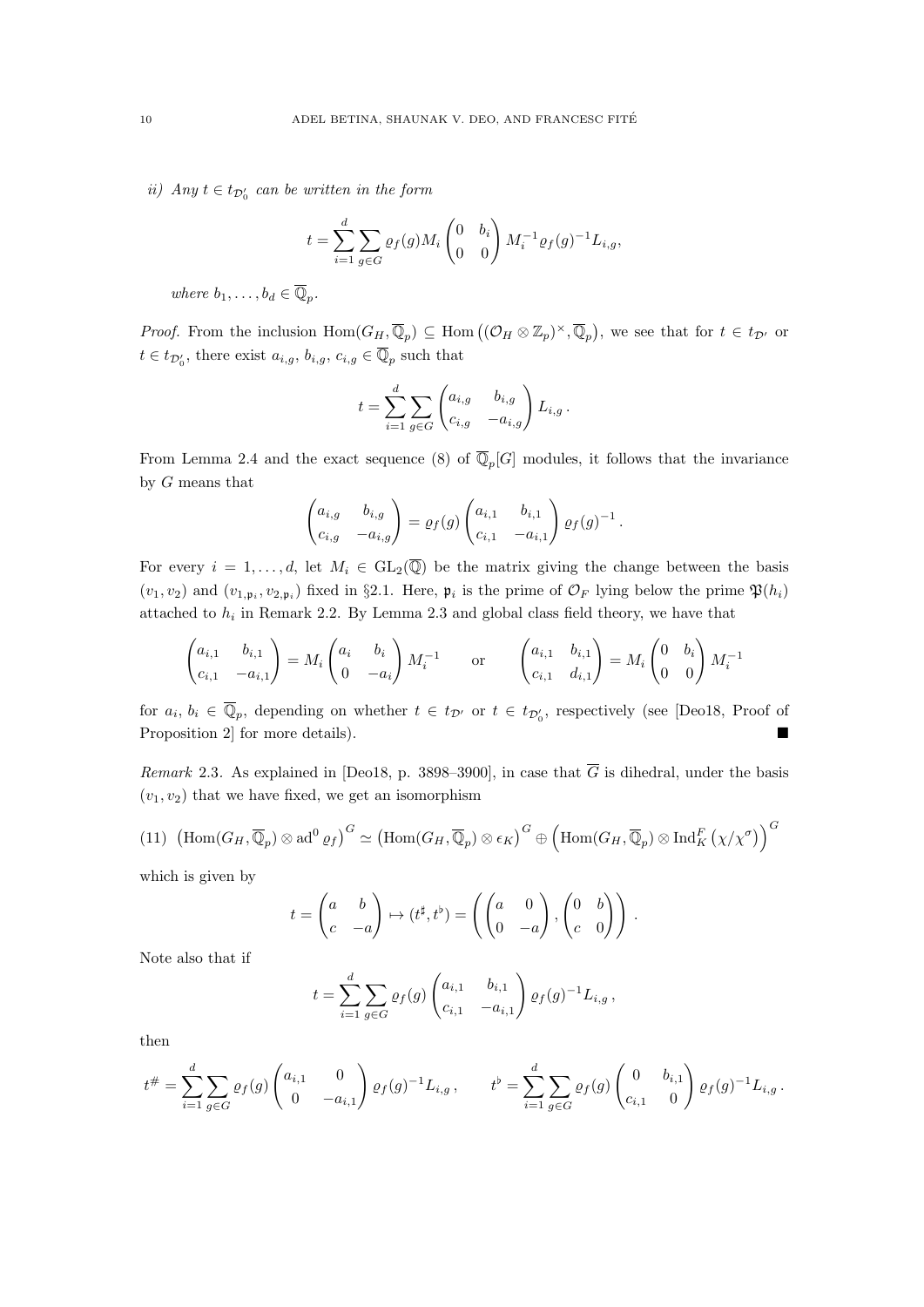2.3. The module  $\text{Hom}(G_H, \overline{\mathbb{Q}}_p)$ . The goal of this subsection is to describe the  $\overline{\mathbb{Q}}_p[G]$ -module structure of  $\text{Hom}(G_H, \overline{\mathbb{Q}}_p)$ .

Let  $h_1, \ldots, h_d \in \text{Gal}(H/\mathbb{Q})$  be as in §2.2. Recall that, we have assumed, without loss of generality, that  $h_1$  is the identity. Fix an embedding  $\iota : \overline{\mathbb{Q}} \hookrightarrow \mathbb{C}$ . For this choice of an embedding of  $\overline{\mathbb{Q}}$  into  $\mathbb{C}$ , let  $\tau_1, \ldots, \tau_d \in \text{Gal}(H/F)$  be the complex conjugations associated to  $h_1, \ldots, h_d$ . For  $i = 1, \ldots, d$  and a finite dimensional representation  $\pi$  of G, let  $\pi^{\{i, -\}}$  (resp.  $\pi^{\{i, +\}}$ ) denote the subspace of  $\pi$  on which  $\tau_i$  acts by  $-1$  (resp. +1).

Remark 2.4. Note that if  $\overline{G}$  is exotic, then for every  $1 \leq i \leq d$  we have

$$
\dim_{\overline{\mathbb{Q}}} \mathrm{ad}^0 \, \varrho_f^{\{i, +\}} = 1 \,, \qquad \dim_{\overline{\mathbb{Q}}} \mathrm{ad}^0 \, \varrho_f^{\{i, -\}} = 2 \,.
$$

If we are in the CM case (that is,  $\overline{G}$  is dihedral and  $K/F$  is totally complex), then none of the  $\tau_i$ belongs to  $G_K$ . Thus we have

$$
\dim_{\overline{\mathbb{Q}}} \operatorname{Ind}_K^F(\chi/\chi^\sigma)^{\{i,+\}} = 1, \qquad \dim_{\overline{\mathbb{Q}}} \operatorname{Ind}_K^F(\chi/\chi^\sigma)^{\{i,-\}} = 1, \qquad \dim_{\overline{\mathbb{Q}}} \epsilon_K^{\{i,-\}} = 1.
$$

**Proposition 2.6.** We have an isomorphism of  $\overline{\mathbb{Q}}_p[G]$ -modules:

$$
\mathrm{Hom}(G_H,\overline{\mathbb{Q}}_p)\simeq \bigoplus_{\pi}\pi^{m_{\pi}},
$$

where  $\pi$  runs over the irreducible representations of G, and

$$
m_1 \ge 1
$$
 and  $m_{\pi} \ge \sum_{i=1}^d \dim \pi^{\{i,-\}} \text{ if } \pi \ne 1.$ 

The above proposition will follow immediately from the exact sequence (8) coming from class field theory, Lemma 2.4 and the following lemma. This lemma is a consequence of Minkowski's proof of Dirichlet's unit theorem (see [BD16, (7)], [Bet, p.13], and [Deo18, p.12]), and describes the rightmost term of (8).

**Lemma 2.7.** We have an isomorphism of  $\overline{\mathbb{Q}}_p[G]$ -modules:

$$
\operatorname{Hom}(\mathcal{O}_H^{\times}, \overline{\mathbb{Q}}_p) \simeq \bigoplus_{i=1}^d \left( \operatorname{Ind}_{\{1,\tau_i\}}^G 1 \right) \setminus 1 \simeq \bigoplus_{\pi \neq 1} \pi^{n_{\pi}} \oplus 1^{d-1},
$$

where  $n_{\pi} = \sum_{i=1}^{d} \dim \pi^{\{i, +\}}$ .

#### 3. p-adic transcendence conjectures

In order to prove Theorems A and B, we need to assume the p-adic Schanuel conjecture. In this section, we recall this conjecture and compare it with other related results. As in the previous section, let  $\log_p : \overline{\mathbb{Q}}_p^{\times} \to \overline{\mathbb{Q}}_p$  be the standard p-adic logarithm sending p to 0.

**Conjecture 3.1** (p-adic Schanuel). Let  $\alpha_1, \ldots, \alpha_n \in \overline{\mathbb{Q}}^{\times}$  be nonzero algebraic numbers. If  $\log_p(\iota_p\alpha_1),\ldots,\log_p(\iota_p\alpha_n)$  are linearly independent over  $\mathbb Q$ , then  $\mathbb Q(\log_p(\iota_p\alpha_1),\ldots,\log_p(\iota_p\alpha_n))$  has transcendence degree n over Q.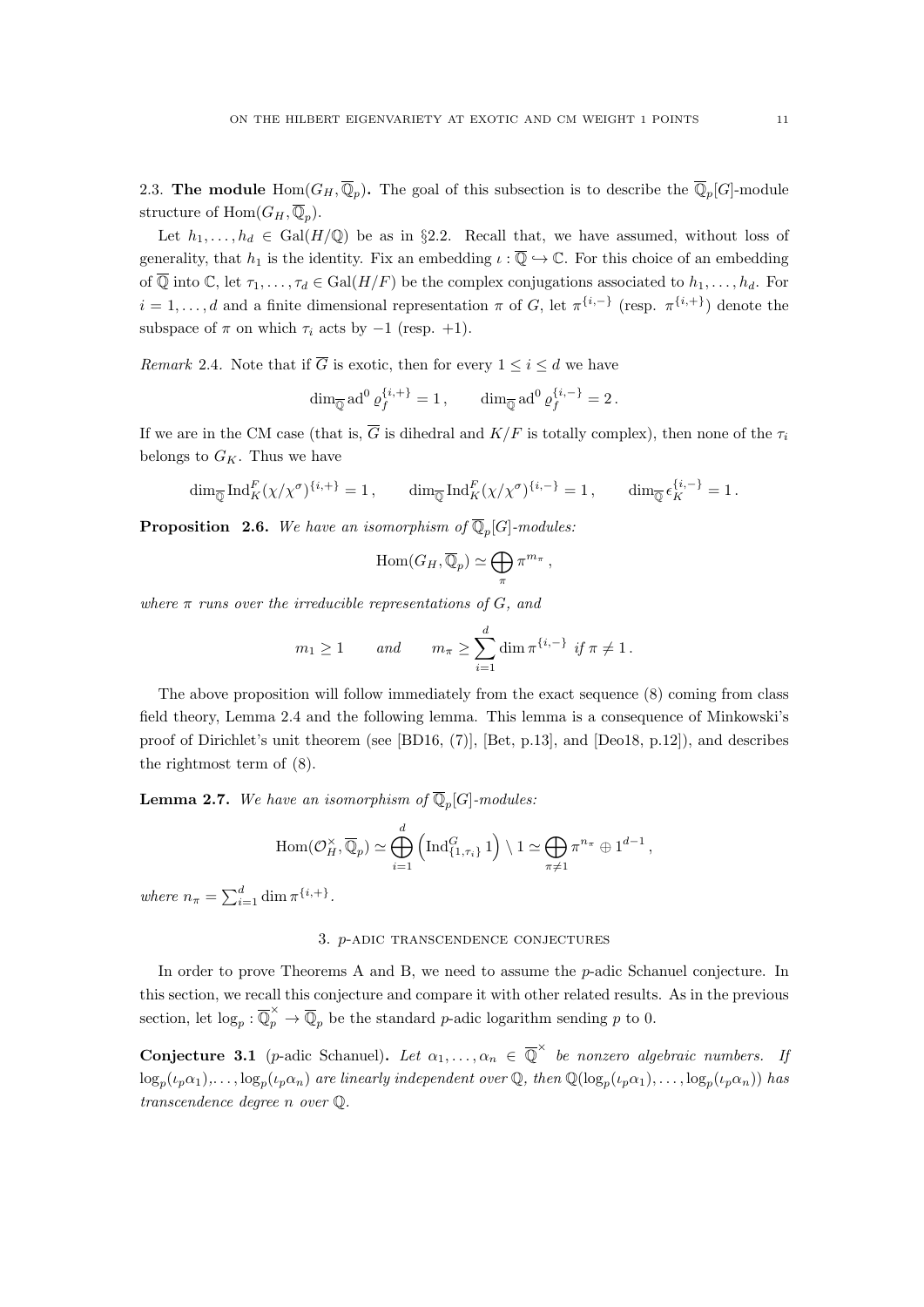As shown in [Nel], the p-adic Schanuel conjecture may be seen a strengthening of Leopoldt's conjecture.

**Conjecture 3.2** (Leopoldt). Let M be a number field and let  $\mathcal{O}_M^{\times}$  be the group of its algebraic units. For every prime P of M dividing p, denote by  $\mathcal{O}_P^{\times}$  and  $\mathcal{O}_{P,1}^{\times}$  the corresponding groups of local units and principal local units, respectively. Let  $D: \mathcal{O}_M^{\times} \to \prod_{P|p} \mathcal{O}_P^{\times}$  be the diagonal embedding, and let U be the subgroup of  $\mathcal{O}_M^{\times}$  given by the inverse image  $D^{-1}(\prod_{P|p} \mathcal{O}_{P,1}^{\times})$  of the principal local units. Then, the  $\mathbb{Z}$ -rank of  $\mathcal{O}_M^{\times}$  is same as the  $\mathbb{Z}_p$ -rank of the topological closure of  $D(U)$  in  $\prod_{P|p} \mathcal{O}_{P,1}^{\times}$ .

Remark 3.1. Note that if the Leopoldt's Conjecture is true then the last arrow of (8) is surjective, and thus in Proposition 2.6, we have that  $m_{\pi} = \sum_{i=1}^{d} \dim \pi^{\{i,-\}}$ .

We will also use the well-known Baker–Brumer Theorem.

**Theorem 3.3** (Baker–Brumer). Let  $\alpha_1, \ldots, \alpha_n \in \overline{\mathbb{Q}}^{\times}$  be nonzero algebraic numbers. If the padic logarithms  $\log_p(\ell_p \alpha_1), \ldots, \log_p(\ell_p \alpha_n)$  are linearly independent over Q, then they are linearly independent over  $\overline{\mathbb{Q}}$ .

# 4. DIMENSION OF  $t_{\mathcal{D}_0'}$

The goal of this section is to prove that  $t_{\mathcal{D}'_0}$  is trivial under the hypotheses of Theorem A, which we assume throughout. Recall from §2.2 that  $h_1, \ldots, h_d \in \text{Gal}(H/\mathbb{Q})$  are certain fixed lifts of the d embeddings of F into H, and that  $\tau_1, \ldots, \tau_d \in \text{Gal}(H/F)$  are the complex conjugations associated to  $h_1, \ldots, h_d$ .

Note that as  $\varrho_f$  is a totally odd representation,  $H/\mathbb{Q}$  is a totally complex extension. Therefore  $rk(\mathcal{O}_H^{\times}) = [H : \mathbb{Q}]/2 - 1$ . The following result can be easily deduced from [Nar04, Thm. 3.26]) and its proof, and may be regarded as a refinement of Lemma 2.7. We will use it to obtain a nontorsion  $\mathbb{Z}$ -submodule of  $\mathcal{O}_H^{\times}$  of maximal rank which will be crucial for our purposes.

**Lemma 4.1.** There exists  $\eta \in \mathcal{O}_H^{\times}$  such that  $\tau_1(\eta) = \eta$  and such that, if S denotes a set of representatives of left cosets of  $\{1, \tau_1\}$  in Gal(H/Q), then

(12) 
$$
\prod_{\bar{g}\in S} \bar{g}\eta = 1.
$$

is the only nonzero algebraic relation involving elements of  $\{\bar{g}\eta\}_{\bar{g}\in S}$ .

Consider the Z-module

$$
V_i = \left\{ \prod_{\bar{g} \in S} (h_i^{-1} \bar{g} \eta)^{a_{\bar{g}}} \mid \sum_{\bar{g} \in S} a_{\bar{g}} = 0 \right\} .
$$

**Lemma 4.2.**  $V_i$  is stable under the action of  $G$ .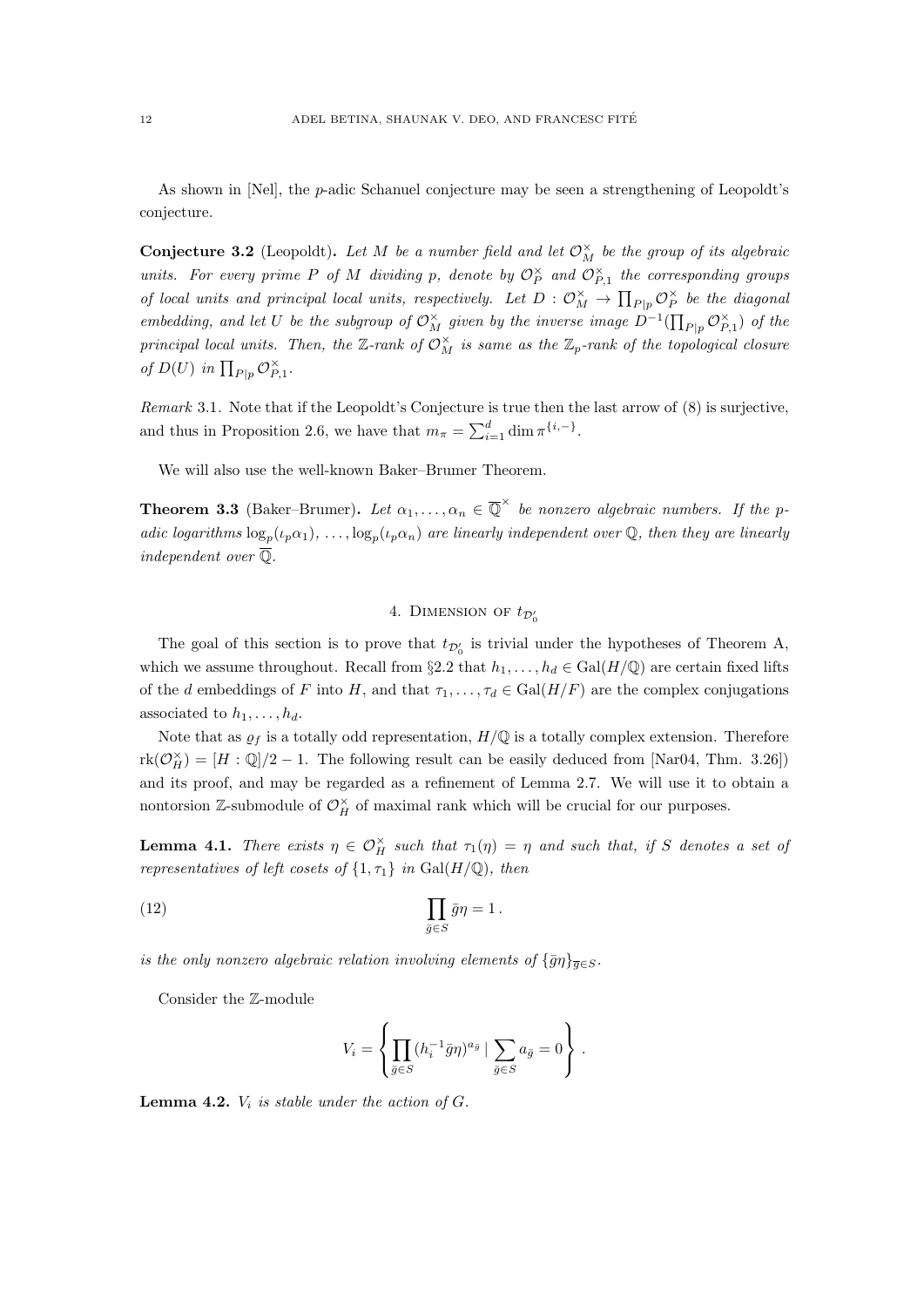*Proof.* Note that the assumption that  $F/\mathbb{Q}$  is Galois implies that G is normal in Gal( $H/\mathbb{Q}$ ). Therefore for every  $g \in G$ , we have

$$
gV_i = \left\{ \prod_{\bar{g} \in S} (h_i^{-1}g'\bar{g}\eta)^{a_{\bar{g}}} \mid \sum_{\bar{g} \in S} a_{\bar{g}} = 0 \right\} .
$$

where  $g' \in G$  is such that  $gh_i^{-1} = h_i^{-1}g'$ . As  $\tau_1 \eta = \eta$ , we see that given a  $\bar{g} \in S$ , there exists a  $\bar{g}'' \in S$  such that  $g' \bar{g} \eta = \bar{g}'' \eta$ . This proves the lemma.

Note that if we give a new action of G on  $\text{Ind}_{\{1,\tau_1\}}^G 1$  by letting  $g \in G$  act by  $h_i gh_i^{-1}$ , then the resulting representation is isomorphic to  $\text{Ind}_{\{1,h_i^{-1}\tau_1h_i\}}^G 1$ . Therefore, it follows, from the proof above and the fact  $h_i^{-1} \tau_1 h_i = \tau_i$  for every  $1 \leq i \leq d$ , that we have the following isomorphism:

(13) 
$$
V_i \otimes \overline{\mathbb{Q}} \simeq \left( \operatorname{Ind}_{\{1,\tau_i\}}^G 1 \right) \setminus 1 \simeq \bigoplus_{\pi} \pi^{\dim \pi^{\{i,+\}} \setminus 1}.
$$

It is also plain from the definition of  $V_i$  that if  $h_i h_j^{-1} = h_k^{-1} g$  for some  $g \in G$ , then

$$
(14) \t\t\t\t\t h_i(V_j) = V_k.
$$

Note that, given  $h_i$  and  $h_j$ , there exists a unique  $h_k$  satisfying the condition  $h_i h_j^{-1} = h_k^{-1} g$  for some  $q \in G$ .

Choose any element  $\bar{g}_0$  in S. Let  $\hat{S}$  be  $S \setminus {\bar{g}_0}$ , so that it has cardinality  $|S| - 1 = [H :$  $\mathbb{Q}/(2d) - 1$ . For  $\bar{g} \in \hat{S}$ , write

$$
\eta_{i,\bar{g}} := \frac{h_i^{-1}\bar{g}\eta}{h_i^{-1}\bar{g}_0\eta}.
$$

We will later require the following result, whose proof is immediate from Lemma 4.1.

### Lemma 4.3. We have that:

- i)  $(\eta_{i,\bar{g}})_{\bar{g}\in\hat{S}}$  is a Z-basis for  $V_i$ .
- ii) Even more,  $(\eta_{i,\bar{g}})_{i=1,\dots,d,\bar{g}\in\hat{S}}$  is a Z-basis for  $\bigoplus_{i=1}^d V_i$ .

In particular, if  $i \neq j$ , then  $V_i \cap V_j = \{0\}.$ 

For  $i = 1, \ldots, d$ , let  $W_i \simeq \overline{\mathbb{Q}}_p[G]$  denote the  $\overline{\mathbb{Q}}_p[G]$ -submodule of  $\text{Hom}\left((\mathcal{O}_H \otimes \mathbb{Z}_p)^\times, \overline{\mathbb{Q}}_p\right)$ obtained as the  $\overline{\mathbb{Q}}_p$ -linear span of  $(L_{i,g})_{g\in G}$ . Denote by  $K_i$  the kernel of the map

$$
W_i \to \text{Hom}(V_i, \overline{\mathbb{Q}}_p) ,
$$

which is obtained by restriction with respect to the diagonal inclusion  $V_i \hookrightarrow (\mathcal{O}_H \otimes \mathbb{Z}_p)^{\times}$ .

Similarly, let  $W_{i,\overline{Q}} \simeq \overline{\mathbb{Q}}[G]$  denote the  $\overline{\mathbb{Q}}[G]$ -submodule of  $W_i$  obtained as the  $\overline{\mathbb{Q}}$ -linear span of  $(L_{i,g})_{g\in G}$  and let  $K_{i,\overline{\mathbb{Q}}}$  denote the kernel of  $W_{i,\overline{\mathbb{Q}}} \to \text{Hom}(V_i,\overline{\mathbb{Q}}_p)$  obtained again by restriction. There is no reason to expect that  $K_i \simeq K_{i,\overline{\mathbb{Q}}} \otimes_{\overline{\mathbb{Q}}} \overline{\mathbb{Q}}_p$ , and in fact we have the following result.

**Lemma 4.4.** For  $i = 1, \ldots, d$ , we have that

$$
K_{i,\overline{\mathbb{Q}}} \simeq \bigoplus_{\pi=1 \text{ or } \pi^{\{i,+\}}=0} \pi^{\dim \pi}.
$$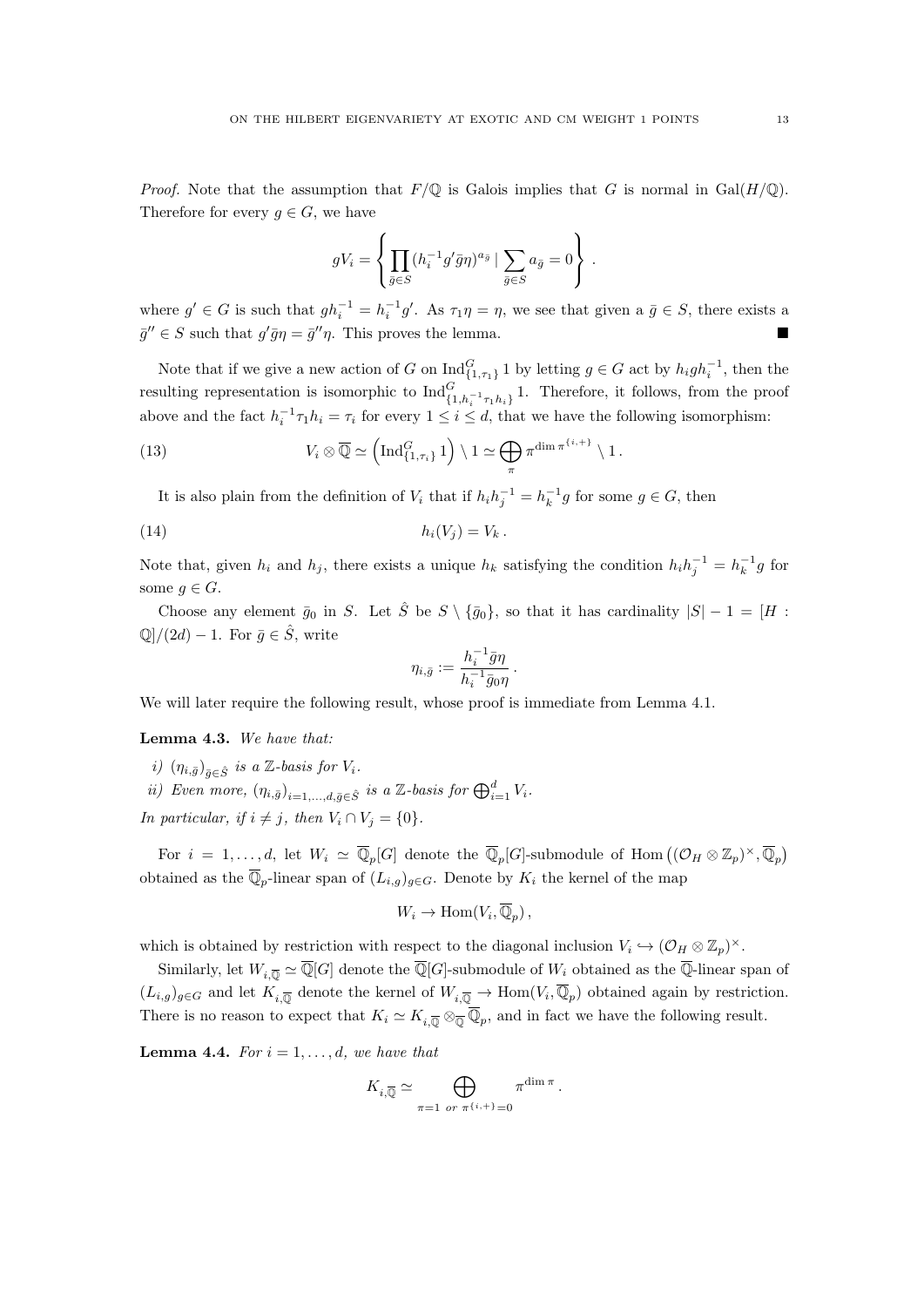Proof. The proof is an adaptation of that of [BD16, Thm. 3.5]. As explained in loc. cit., we have a biequivariant structural morphism

(15) 
$$
W_{i,\overline{\mathbb{Q}}} \simeq \overline{\mathbb{Q}}[G] \to \text{Hom}(V_i \otimes \overline{\mathbb{Q}}, V_i \otimes \overline{\mathbb{Q}}).
$$

By the Baker-Brumer theorem (see Theorem 3.3), the map

$$
V_i \otimes \overline{\mathbb{Q}} \to \overline{\mathbb{Q}}_p, \qquad u \otimes v \mapsto \log_p(\iota_p(h_i(u))) \otimes \iota_p(v)
$$

is injective. Therefore  $K_{i,\overline{\mathbb{Q}}}$  coincides with the kernel of (15). But it is a standard fact in the theory of representations of finite groups that, for any right  $\overline{\mathbb{Q}}[G]$ -module V, the left  $\overline{\mathbb{Q}}[G]$ -module  $\ker(\overline{\mathbb{Q}}[G] \to \text{Hom}_{\overline{\mathbb{Q}}}(V,V))$  is isomorphic to  $\bigoplus_{\pi} \pi^{\dim \pi}$ , where the sum runs over the  $\pi$  that do not appear in  $V$ . To conclude the proof of the lemma use  $(13)$ .

Recall that by Corollary 2.5, any element  $t \in t_{\mathcal{D}'_0}$  can be written in the form

$$
t = \sum_{i=1}^d b_i \begin{pmatrix} \alpha_i & \beta_i \\ \gamma_i & -\alpha_i \end{pmatrix}, \text{ with } \begin{pmatrix} \alpha_i & \beta_i \\ \gamma_i & -\alpha_i \end{pmatrix} := \sum_{g \in G} \varrho_f(g) M_i \begin{pmatrix} 0 & 1 \\ 0 & 0 \end{pmatrix} M_i^{-1} \varrho_f(g)^{-1} L_{i,g},
$$

where  $b_1, \ldots, b_d \in \overline{\mathbb{Q}}_p$  and  $M_1, \ldots, M_d \in GL_2(\overline{\mathbb{Q}})$ .

**Proposition 4.5.** For  $i = 1, ..., d$ , there exists a unit  $u_i \in V_i$  such that  $\beta_i(u_i) \neq 0$ .

Proof. The argument to prove the proposition varies slightly depending on whether we are in the exotic or the CM case. We first claim that  $\beta_i \in W_{i,\overline{Q}}$  is nontrivial. Suppose that we are in the exotic case. If  $\beta_i$  was trivial, then the nontrivial  $\overline{\mathbb{Q}}[G]$ -submodule of ad $^0(\varrho_f)$  spanned by

$$
(16)\qquad \qquad M_i \begin{pmatrix} 0 & 1 \\ 0 & 0 \end{pmatrix} M_i^{-1}
$$

would be of dimension at most 2. But this is a contradiction with the fact that  $ad^0(\varrho_f)$  is irreducible of dimension 3. Now suppose we are in the dihedral case. In this case, if  $\beta_i$  is trivial, then the shape of the  $\varrho_f(g)$ , for  $g \in G_F$ , under the basis  $(v_1, v_2)$  chosen implies that the element (16) is diagonal (note that, in this basis, conjugation by  $\rho_f(\sigma)$  swaps the antidiagonal entries). But this is clearly not true which implies that  $\beta_i \neq 0$  in this case as well.

Set  $T := \overline{\mathbb{Q}}\alpha_i + \overline{\mathbb{Q}}\beta_i + \overline{\mathbb{Q}}\gamma_i$  (resp.  $T := \overline{\mathbb{Q}}\beta_i + \overline{\mathbb{Q}}\gamma_i$ ). We claim that

(17) 
$$
T = \overline{\mathbb{Q}}[G]\beta_i \simeq \mathrm{ad}^0 \, \varrho_f \qquad \left(\text{resp. } T = \overline{\mathbb{Q}}[G]\beta_i \simeq \mathrm{Ind}(\chi/\chi^{\sigma})\right) .
$$

Indeed, recall that for any  $\overline{\mathbb{Q}}[G]$ -modules V and W, we have an isomorphism

$$
\phi: (W \otimes V^*)^G \to \text{Hom}_{\overline{\mathbb{Q}}[G]}(V, W)
$$

given by sending an element  $w \otimes f$ , with  $f \in V^*$  and  $w \in W$ , to the homomorphism  $\phi(f \otimes w)$ , defined by  $\phi(w \otimes f)(v) = f(v)w$  for every  $v \in V$ . From this and using the selfduality of ad<sup>0</sup>  $\varrho_f$ (resp.  $\text{Ind}_{K}^{F}(\chi/\chi^{\sigma})$ ), it becomes aparent that T is a subrepresentation of  $\overline{\mathbb{Q}}[G] \simeq W_{i,\overline{\mathbb{Q}}}$  and, in fact, that T is isomorphic to a subrepresentation of  $\mathrm{ad}^{0} \varrho_{f}$  (resp.  $\mathrm{Ind}_{K}^{F}(\chi/\chi^{\sigma})$ ). Since T contains the nontrivial representation  $\overline{\mathbb{Q}}[G]\beta_i$ , the representation T is itself nontrivial, and then (17) follows from the fact that  $ad^0 \varrho_f$  (resp.  $\mathrm{Ind}_K^F(\chi/\chi^{\sigma}))$ ) is irreducible.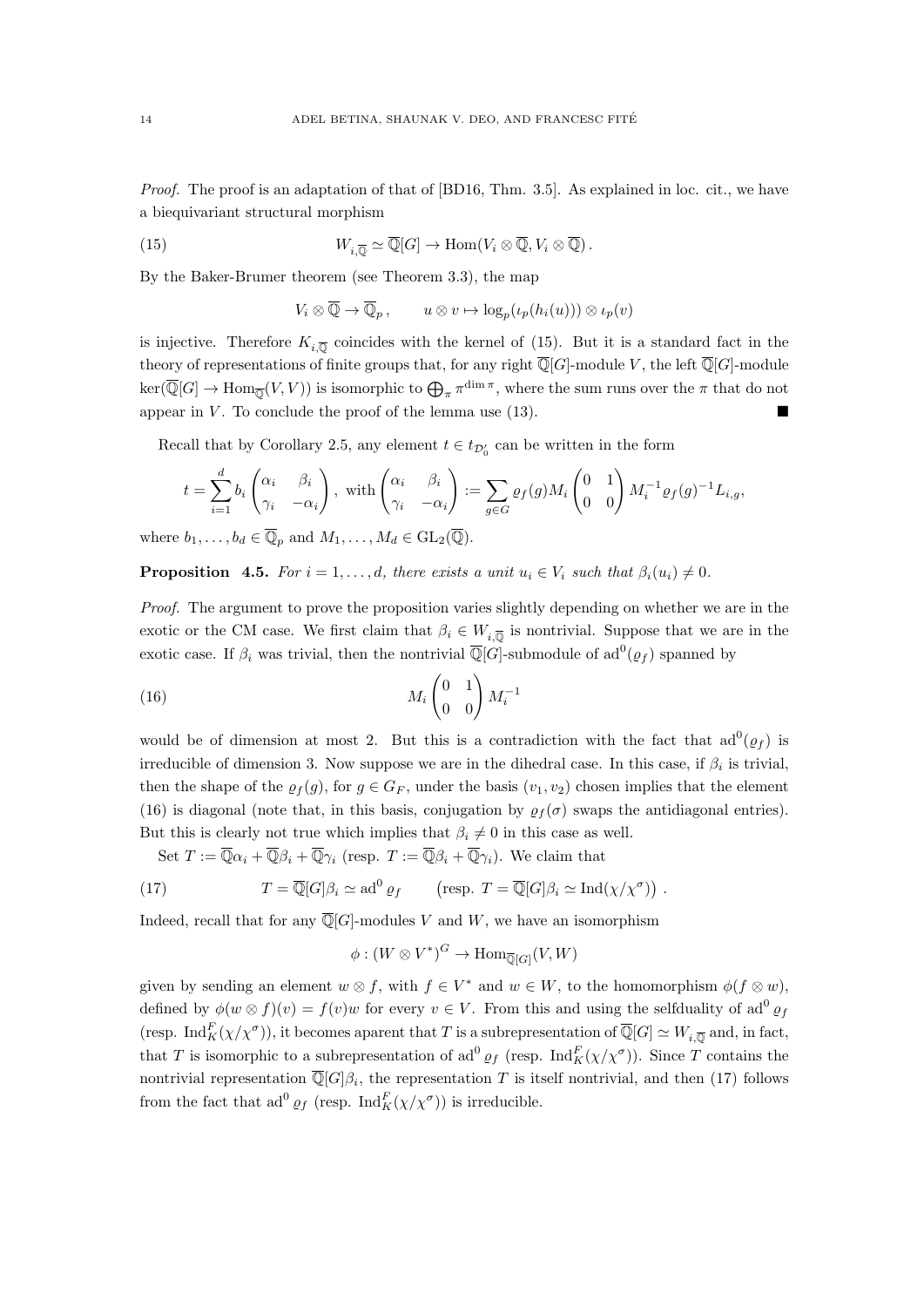(18)  
\n
$$
T = \overline{\mathbb{Q}}[G]\beta_i = \overline{\mathbb{Q}}[G]\alpha_i = \overline{\mathbb{Q}}[G]\gamma_i \simeq \mathrm{ad}^0 \varrho_f \qquad \text{(resp. } T = \overline{\mathbb{Q}}[G]\beta_i = \overline{\mathbb{Q}}[G]\gamma_i \simeq \mathrm{Ind}(\chi/\chi^{\sigma})\text{)}.
$$

Suppose now that for every  $u \in V_i$  we have that  $\beta_i(u) = 0$ , that is, that  $\beta_i \in K_{i,\overline{Q}}$ . It is immediate from (18) that then also  $\beta_i$ ,  $\gamma_i \in K_{i,\overline{\mathbb{Q}}}$  (resp.  $\gamma_i \in K_{i,\overline{\mathbb{Q}}}$ ). Therefore we have a nontrivial element

$$
\begin{pmatrix} \alpha_i & \beta_i \\ \gamma_i & -\alpha_i \end{pmatrix} \in \left( K_{i,\overline{\mathbb{Q}}} \otimes \mathrm{ad}^0 \varrho_f \right)^G \qquad \left( \begin{pmatrix} 0 & \beta_i \\ \gamma_i & 0 \end{pmatrix} \in \left( K_{i,\overline{\mathbb{Q}}} \otimes \mathrm{Ind}_K^F(\chi/\chi^{\sigma}) \right)^G \right) .
$$

But Lemma 4.4, Remark 2.4, and Schur's lemma imply that

$$
\left(K_{i,\overline{\mathbb{Q}}}\otimes \mathrm{ad}^0\,\varrho_f\right)^G=0\qquad\left(\text{resp. }\left(K_{i,\overline{\mathbb{Q}}}\otimes \mathrm{Ind}_K^F(\chi/\chi^\sigma)\right)^G=0\right)\,,
$$

which is a contradiction.

Note that there are  $\beta_{i,g} \in \overline{\mathbb{Q}}$  such that

$$
\beta_i=\sum_{g\in G}\beta_{i,g}L_{i,g}\in W_{i,\overline{\mathbb{Q}}} \, .
$$

Let  $u_j \in V_j$  be as in Proposition 4.5 and define the matrix

$$
X := (x_{ij})_{1 \le i,j \le d} := (\beta_i(u_j))_{1 \le i,j \le d} = \left(\sum_{g \in G} \beta_{i,g} L_{i,g}(u_j)\right)_{1 \le i,j \le d}.
$$

Recall that, by the exact sequence (8), we have that  $t \in t_{\mathcal{D}'_0}$  implies that

$$
B \cdot X = (0, \ldots, 0),
$$

where  $B = (b_1, \ldots, b_d)$ . To prove that  $t_{\mathcal{D}'_0} = 0$ , we are thus reduced to show the next proposition.

Proposition 4.6. Suppose that the p-adic Schanuel conjecture is true. Then, the determinant of X does not vanish.

*Proof.* Note first that, as  $h_1$  is the identity, by (14) and part i) of Lemma 4.3 the diagonal terms of  $X$  can be written in the form

(19) 
$$
x_{ii} = \sum_{\bar{g} \in \hat{S}} \beta_{i,\bar{g}} \log_p(\iota_p(\eta_{1,\bar{g}})),
$$

for some  $\beta_{i,\bar{g}} \in \overline{\mathbb{Q}}$ . Similarly, if  $i \neq j$ , we have that

(20) 
$$
x_{ij} = \sum_{\bar{g} \in \hat{S}} \beta_{i,j,\bar{g}} \log_p(\iota_p(\eta_{l,\bar{g}})),
$$

where  $\beta_{i,j,\bar{g}} \in \overline{\mathbb{Q}}$  and  $h_i h_j^{-1} \in h_l^{-1}G$  with  $h_l \neq h_1$ . Note that Proposition 4.5 ensures that the product of diagonal terms  $\prod_{i=1}^{d} x_{ii}$  does not does not vanish. Therefore, by equations (19) and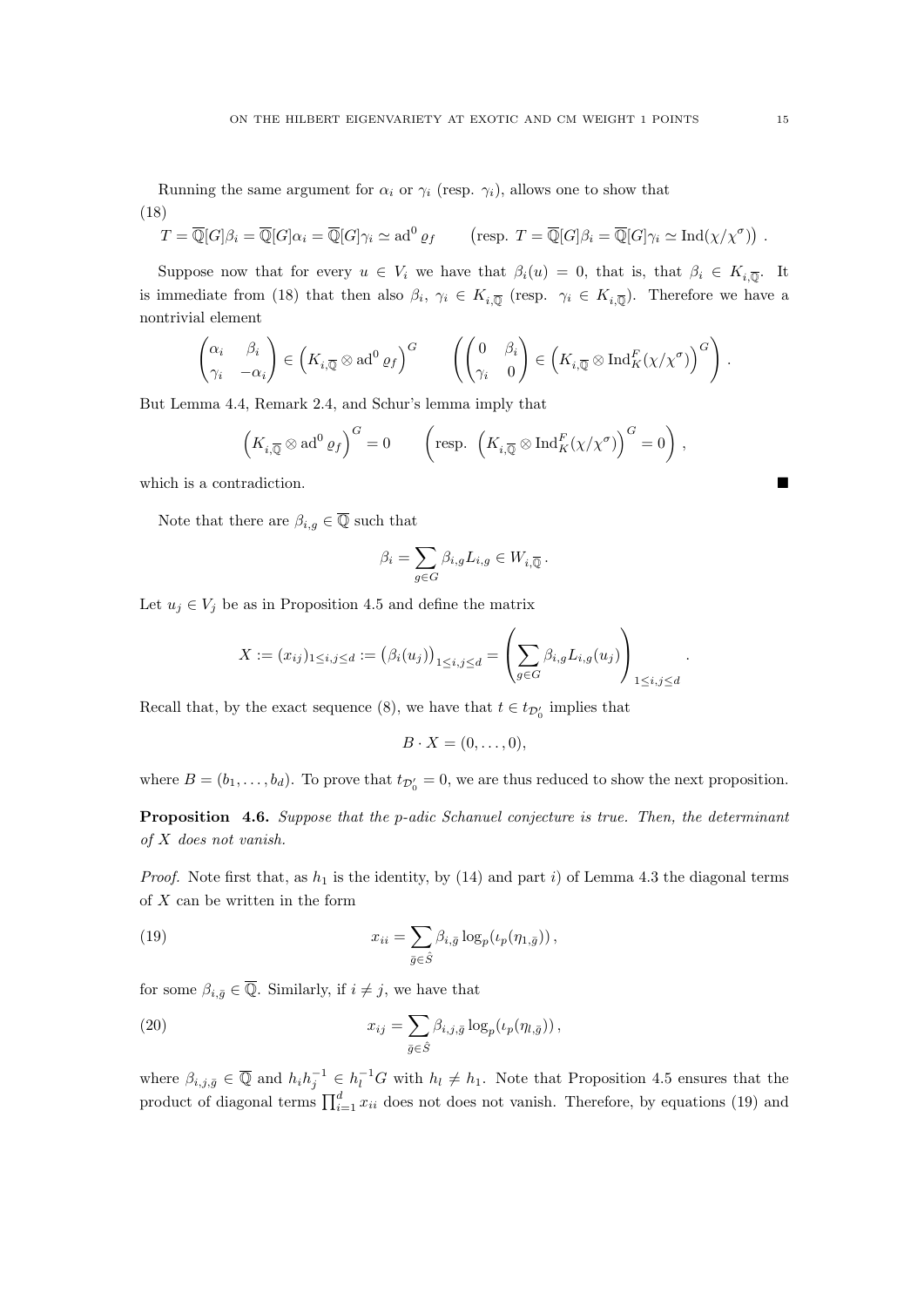(20), we have that  $\det(X)$  is the sum of a *nonvanishing*  $\overline{\mathbb{Q}}$ -linear combination of terms of the form

$$
\prod_{\bar{g}\in\hat{S}} \log_p(\iota_p(\eta_{1,\bar{g}}))^{n_{\bar{g}}}, \quad \text{for } n_{\bar{g}}\in\mathbb{Z} \text{ with } \sum_{\bar{g}\in\hat{S}} n_{\bar{g}} = d,
$$

and a  $\overline{\mathbb{Q}}$ -linear combination of terms of the form

$$
\prod_{l=1}^d \prod_{\bar{g} \in \hat{S}} \log_p(\iota_p(\eta_{l,\bar{g}}))^{n_{l,\bar{g}}},
$$

for  $n_{l,\bar{g}} \in \mathbb{Z}$  with  $\sum_{l=1}^{d} \sum_{\bar{g} \in \hat{S}} n_{l,\bar{g}} = d$  and  $n_{l,\bar{g}} \neq 0$  for some  $l \neq 1$  and some  $\bar{g} \in \hat{S}$ . So, the first linear combination is a homogenous  $\overline{\mathbb{Q}}$ -polynomial in  $\{\log_p(\eta_{1,\bar{g}})\}_{\bar{g}\in\hat{S}}$  of degree d while the sum of their powers occurring in each term of the second linear combination is strictly less than d. Thus det(X) is a nonzero polynomial in  $\{\log_p(\iota_p(\eta_{l,\bar{g}}))\}_{1\leq l\leq d,\bar{g}\in\hat{S}}$  with coefficients in  $\overline{Q}$ . From part *ii*) of Lemma 4.3, we know that  $\{\eta_{l,\bar{g}}\}_{1\leq l\leq d,\bar{g}\in\hat{S}}$  is a set of algebraic units which are linearly independent over Z. So if the p-adic Schanuel conjecture is true, then we get that  $\{\log_p(\iota_p(\eta_{l,\bar{g}}))\}_{1\leq l\leq d,\bar{g}\in\hat{S}}\}$  is a set of elements of  $\overline{\mathbb{Q}}_p$  which are algebraically independent over  $\mathbb{Q}$ . Therefore, we can now conclude that  $\det(X)$  is nonzero if the p-adic Schanuel conjecture is true.

## 5. DIMENSION OF  $t_{\mathcal{D}}$ <sup>1</sup>

The goal of this section is to prove that  $\dim_{\overline{\mathbb{Q}}_p} t_{\mathcal{D}'} \leq d$  under the hypotheses of Theorem B, which we assume throughout. In particular, we have a decomposition ad<sup>0</sup>  $\rho_f = \epsilon_K \oplus \text{Ind}_K^F(\chi/\chi^{\sigma})$ . Recall that, we have chosen a lift  $\sigma$  of the nontrivial element of  $Gal(K/F)$  in  $G_F$ . By abuse of notation, we will also denote its image in Gal $(H/\mathbb{Q})$  by  $\sigma$ . Let C denote Gal $(H/K)$ , and note that  $\sigma \in G \setminus C$ .

We now define a partition  $\{1, \ldots, d\} = I_1 \cup I_2 \cup I_3$  in the following manner. Recall the notation  $\mathfrak{P}(h_i)$  from Remark 2.2. We set  $i \in I_1$  if the prime p of F lying below  $\mathfrak{P}(h_i)$  is split in K and such that  $\chi^{\sigma}|_{G_{F_{\mathfrak{p}}}} = \psi_{\mathfrak{p}}''$  and we set  $i \in I_2$  if the prime  $\mathfrak{p}$  of F lying below  $\mathfrak{P}(h_i)$  is split in K and such that  $\chi|_{G_{F_{\mathfrak{p}}}} = \psi_{\mathfrak{p}}''$ , where  $\psi_{\mathfrak{p}}''$  is as in (2). Finally, we define  $I_3$  to be the subset of indices i for which the prime p of F lying below  $\mathfrak{P}(h_i)$  is inert or ramified in K. Given homogeneous linear polynomials  $\mathcal{H}_i(X,Y) \in \overline{\mathbb{Q}}_p[X,Y]$  for every  $i \in I_3$ , we define the space

(21) 
$$
W \subseteq (\text{Hom } ((\mathcal{O}_H \otimes \mathbb{Z}_p)^\times, \overline{\mathbb{Q}}_p) \otimes \text{ad}^0 \varrho_f)^G
$$

made of elements of the form

$$
t = \sum_{i \in I_1, g \in G} \varrho_f(g) A_i \varrho_f(g)^{-1} L_{i,g} + \sum_{i \in I_2, g \in G} \varrho_f(g) B_i \varrho_f(g)^{-1} L_{i,g} + \sum_{i \in I_3, g \in G} \varrho_f(g) C_i \varrho_f(g)^{-1} L_{i,g},
$$

where

(22) 
$$
A_i := \begin{pmatrix} a_i & b_i \\ 0 & -a_i \end{pmatrix}, \quad B_i := \begin{pmatrix} a_i & 0 \\ b_i & -a_i \end{pmatrix}, \quad C_i := \begin{pmatrix} \mathcal{H}_i(b_i, a_i) & b_i \\ a_i & -\mathcal{H}_i(b_i, a_i) \end{pmatrix}
$$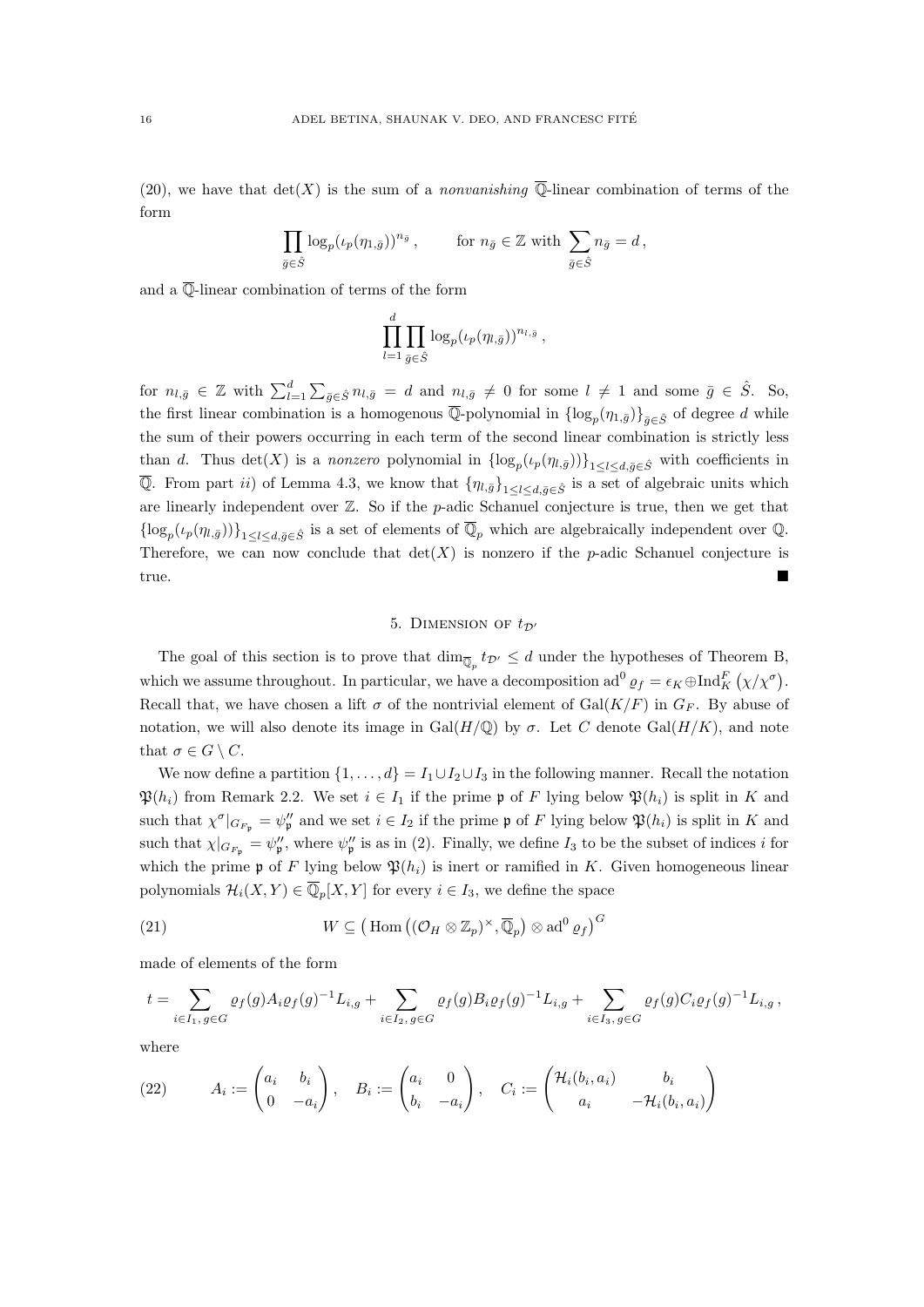and  $a_i, b_i \in \overline{\mathbb{Q}}_p$ . We will write

(23) 
$$
V := W \cap (\operatorname{Hom}(G_H, \overline{\mathbb{Q}}_p) \otimes \mathrm{ad}^0 \varrho_f)^G.
$$

We now show that the description given in Corollary 2.5 of the space  $t_{\mathcal{D}'}$  can be refined in the present dihedral case.

**Lemma 5.1.** Let  $M_1, \ldots, M_d \in GL_2(\overline{\mathbb{Q}})$  be the matrices chosen in Corollary 2.5. Then:

i) For each  $i \in I_3$ , there exists a unique homogeneous linear polynomial  $\mathcal{H}_i(X,Y) \in \overline{\mathbb{Q}}_p[X,Y]$ such that for every  $a, b \in \overline{\mathbb{Q}}_p$ , there exist  $x, y \in \overline{\mathbb{Q}}_p$  such that

$$
\begin{pmatrix} \mathcal{H}_i(x,y) & x \\ y & -\mathcal{H}_i(x,y) \end{pmatrix} = M_i \begin{pmatrix} a & b \\ 0 & -a \end{pmatrix} M_i^{-1}.
$$

ii) If we let W and V be the spaces defined in  $(21)$  and  $(23)$ , relative to this choice of the  $\mathcal{H}_i(x, y)$ , then we have that  $t_{\mathcal{D}'} \subseteq V$ .

*Proof.* Note that the existence and the uniqueness of the  $\mathcal{H}_i$ 's follow from the specific shape of the matrices  $M_i$  given in [Deo18, (5.3)]. The inclusion  $t_{\mathcal{D}} \subseteq V$  follows directly from [Deo18, (5.3)].

We will accomplish the goal of this section by showing that  $\dim_{\overline{\mathbb{Q}}_p} V = d$ . We begin by treating the simplest case in the following lemma.

**Lemma 5.2.** If  $I_1 = I_2 = \emptyset$  and the Leopoldt's conjecture is true for H, then  $\dim_{\overline{\mathbb{Q}}_p} V = d$ .

*Proof.* As  $I_1 = I_2 = \emptyset$ , it follows that if  $t \in W$ , then

$$
t = \sum_{1 \leq i \leq n} \sum_{g \in G} \varrho_f(g) C_i \varrho_f(g)^{-1} L_{i,g},
$$

where  $C_i$  is as in (22) and the  $\mathcal{H}_i(X, Y)$ 's are the polynomials found in Lemma 5.1. By Remark 2.4 and Lemma 2.7, taking the  $\epsilon_K$ -isotypical component of each term of the exact sequence (8) tensored with  $ad^0 \varrho_f$  yields an isomorphism

(24) 
$$
\left(\operatorname{Hom}(G_H,\overline{\mathbb{Q}}_p)\otimes\epsilon_K\right)^G\simeq \left(\operatorname{Hom}((\mathcal{O}_H\otimes\mathbb{Z}_p)^{\times},\overline{\mathbb{Q}}_p)\otimes\epsilon_K\right)^G.
$$

Therefore,  $t \in V$  if and only if  $t^{\flat} \in (\text{Hom}(G_H, \overline{\mathbb{Q}}_p) \otimes \text{Ind}_K^F(\chi/\chi^{\sigma}))^G$ , where  $t^{\flat}$  is the antidiagonal component of t as defined in Remark 2.3. If the Leopoldt's conjecture is true for  $H$ , then it follows, from Remark 2.4 and Remark 3.1, that  $\dim_{\overline{\mathbb{Q}}_p}((\text{Hom}(G_H,\overline{\mathbb{Q}}_p)\otimes \text{Ind}_K^F(\chi/\chi^\sigma))^G)=d$ . Note that the anti-diagonal entries of  $C_i$  determine its diagonal entries uniquely (see Lemma 5.1). Hence, it follows that if  $I_1 = I_2 = \emptyset$  and the Leopoldt's conjecture is true for H, then  $\dim_{\overline{\mathbb{Q}}_p} V = d$ .

Now for the rest of this section, assume that  $I_1 \cup I_2 \neq \emptyset$  and that the p-adic Schanuel conjecture is true. Let  $V_1$  be the subspace of elements of V for which the matrices  $A_i$ ,  $B_i$ , and  $C_i$  are diagonal.

**Proposition** 5.3. We have that  $\dim_{\overline{Q}_p} V_1 = |I_1| + |I_2|$ . Moreover,  $(t_j)_{j \in I_1 \cup I_2}$ , where

$$
t_j = \sum_{c \in C} \varrho_f(c) \begin{pmatrix} 1 & 0 \\ 0 & -1 \end{pmatrix} \varrho_f(c)^{-1} L_{j,c} \in \left( \text{Hom} \left( (\mathcal{O}_H \otimes \mathbb{Z}_p)^\times, \overline{\mathbb{Q}}_p \right) \otimes \text{ad}^0 \varrho_f \right)^G
$$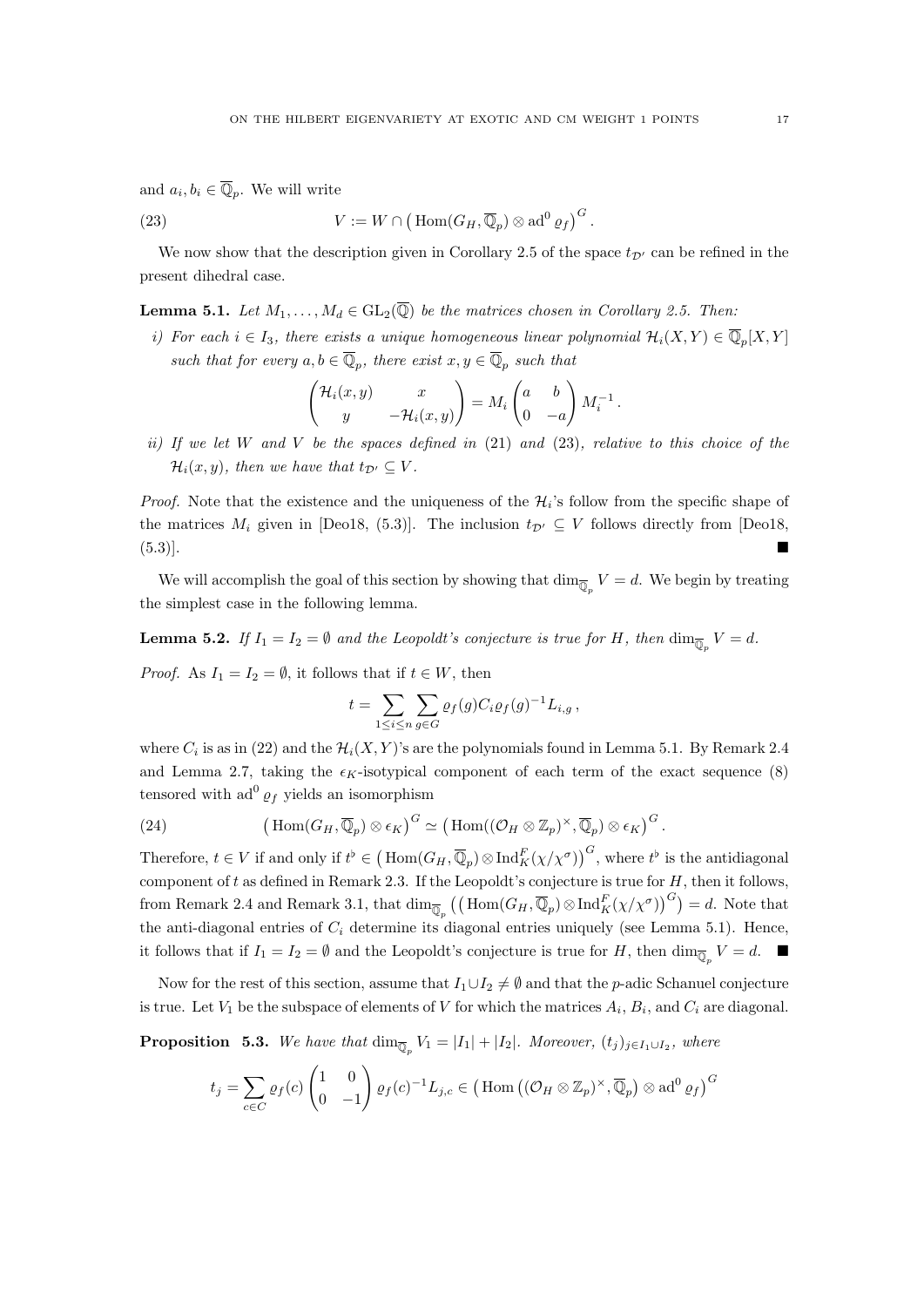constitute a basis for  $V_1$ .

*Proof.* Note that  $t_j \in W$ . Recall that we have fixed a basis  $(v_1, v_2)$  of  $\overline{\mathbb{Q}}_p^2$  $\int_{p}^{\infty}$  such that  $\rho_f(c)$  is diagonal for every  $c \in C$ . This implies that  $t_j = t_j^{\sharp}$ , where  $t_j^{\sharp}$  is the diagonal component of  $t_j$  as defined in Remark 2.3. Therefore,  $t_j \in (\text{Hom}((\mathcal{O}_H \otimes \mathbb{Z}_p)^{\times}, \overline{\mathbb{Q}}_p) \otimes \epsilon_K)^G$ , and the isomorphism  $(24)$ , seen in the proof of Lemma 5.2, then shows that  $t_j \in (\text{Hom}(G_H, \overline{\mathbb{Q}}_p) \otimes \epsilon_K)^G \subseteq (\text{Hom}(G_H, \overline{\mathbb{Q}}_p) \otimes \epsilon_K)$ ad<sup>0</sup>  $\varrho_f$ <sup>G</sup>. We conclude that  $t_j \in V_1$ .

Provided that the  $t_j$  are linearly independent, it only remains to show that  $\dim_{\overline{\mathbb{Q}}_p} V_1 \leq |I_1| +$  $|I_2|$ . Let  $W_1$  be the subspace of W made of elements for which the matrices  $A_i$ ,  $B_i$ , and  $C_i$  are diagonal. If a matrix  $C_i$  is diagonal, then it must be the zero matrix. Hence, we have that  $W_1$ has dimension  $|I_1| + |I_2|$ . Now the fact that  $V_1$  is contained in  $W_1$  concludes the proof.

Our goal now is to define a subspace  $V_2 \subseteq V$  such that  $V_1 \oplus V_2 = V$  and such that  $\dim_{\overline{\mathbb{Q}}_p} V_2 =$  $|I_3|$ . To this aim, we will require the next lemma. Let us introduce the following notation. For  $i \in \{1, \ldots, d\}$ , define

$$
\delta(i) := \begin{cases} 1 & \text{if } i \in I_2 \\ 0 & \text{otherwise.} \end{cases}
$$

We use the notation  $\text{Res}_{K}^{F}\mathcal{O}_{H}^{\times}\otimes\overline{\mathbb{Q}}$  in the following lemma to indicate that we are viewing  $\mathcal{O}_{H}^{\times}\otimes\overline{\mathbb{Q}}$ as a C-representation.

**Lemma 5.4.** Let  $\mathcal{O}_H^{\times}[\chi/\chi^{\sigma}]$  denote the  $\chi/\chi^{\sigma}$ -isotypical component of  $\mathrm{Res}_K^F \mathcal{O}_H^{\times} \otimes \overline{\mathbb{Q}}$ . Then:

i)  $\mathcal{O}_H^{\times}[\chi/\chi^{\sigma}]$  has dimension d.

ii) Let  $u_1, \ldots, u_d \in \mathcal{O}_H^{\times}$  be such that

$$
\left(\sum_{c \in C} (\chi/\chi^{\sigma})(c) \otimes c^{-1}(u_k)\right)_{1 \leq k \leq d}
$$

is a basis for  $\mathcal{O}_H^{\times}[\chi/\chi^{\sigma}]$ . Then, the matrix

$$
A := \left( \sum_{c \in C} (\chi / \chi^{\sigma})(c) L_{i, c \circ \sigma^{\delta(i)}}(u_k)) \right)_{1 \leq k, i \leq d}
$$

is invertible.

Proof. We have that

$$
\dim_{\overline{\mathbb{Q}}} \text{Hom}_C \left( \text{Res}_K^F \mathcal{O}_H^{\times} \otimes \overline{\mathbb{Q}}, \chi/\chi^{\sigma} \right) = \dim_{\overline{\mathbb{Q}}} \text{Hom}_G \left( \mathcal{O}_H^{\times} \otimes \overline{\mathbb{Q}}, \text{Ind}_K^F \chi/\chi^{\sigma} \right) = d,
$$

where the first equality is Frobenius reciprocity and the second follows from Remark 2.4 and Lemma 2.7. This proves the first part of the lemma.

The fact that  $A$  is invertible is a consequence of the p-adic Schanuel Conjecture, and its proof has appeared in [Deo18]. We will give a sketch of the argument here and refer the reader to [Deo18, §8, p. 3905], for further details. Let  $\alpha_1, \dots, \alpha_m$  be a Z-basis of the subspace of  $\mathcal{O}_H^{\times}$ spanned by the set of units  $\{h_i(\sigma^{-\delta(i)}c^{-1}(u_j))\}_{1\leq i,j\leq d,c\in C}$ . Therefore,  $\det(A)$  is a polynomial in  $(\log_p(\iota_p(\alpha_k)))_{1\leq k\leq m}$  with coefficients in  $\overline{\mathbb{Q}}$ . Call this polynomial  $\mathcal{G}$ .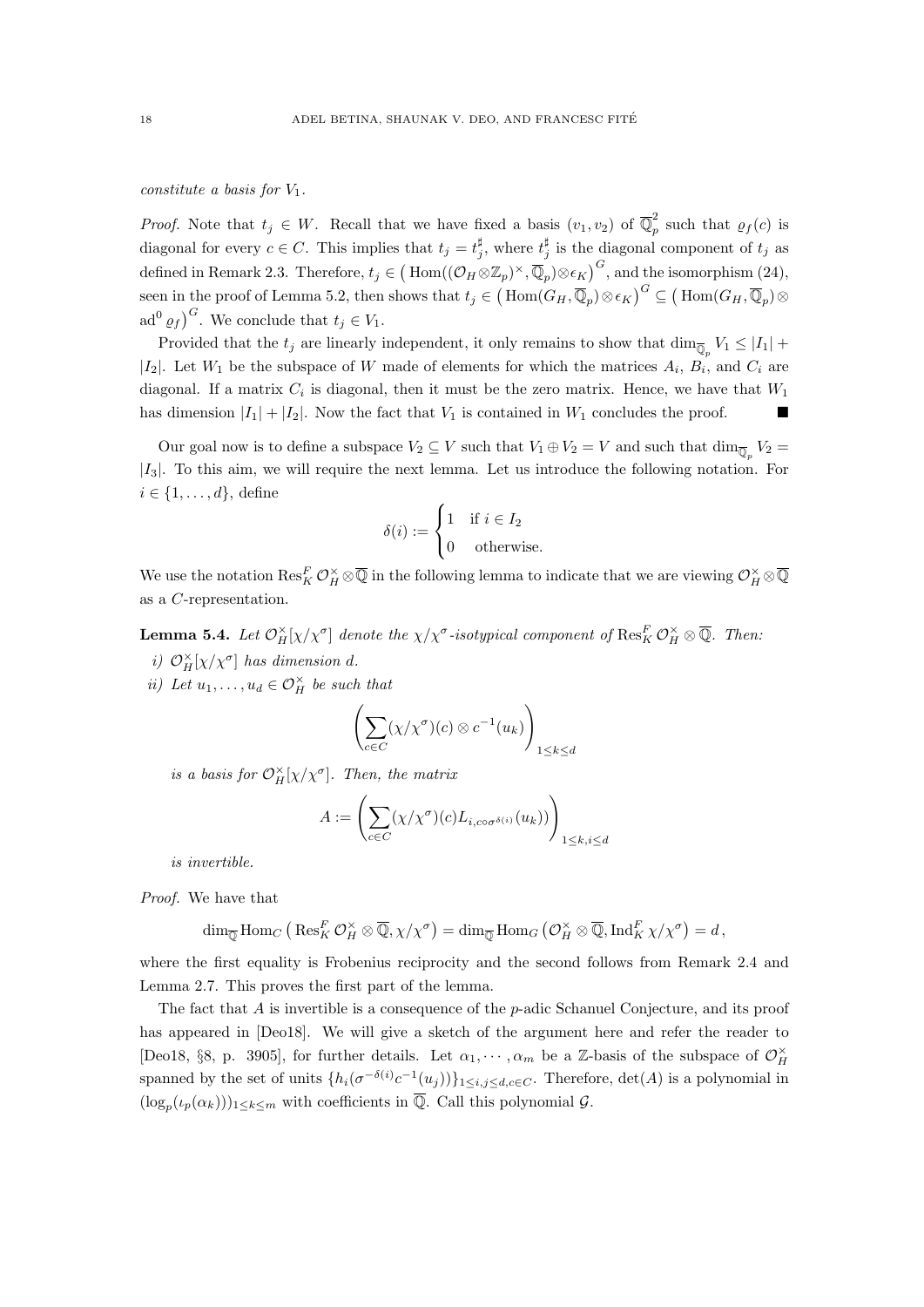Suppose  $\det(A) = 0$ . Then, by the *p*-adic Schanuel conjecture, it follows that  $\mathcal{G} = 0$ . On the complex side, if we consider

$$
A' := \left( \sum_{c \in C} (\chi/\chi^{\sigma})(c) \log |\iota(h_i(\sigma^{-\delta(i)} c^{-1}(u_k)))| \right)_{1 \leq k, i \leq d}
$$

then  $\det(A') = \mathcal{G}((\log | \iota(\alpha_k)|)_{1 \leq k \leq m})$ . As a consequence, we see that  $\det(A') = 0$ . However, as K is totally complex, we see that, for every  $1 \leq k \leq d$ , there exists a  $c_k \in C$  such that  $\tau_k = \sigma^{-1} c_k$ . Hence, it follows that if  $\delta(i) = 1$ , then

$$
\sum_{c \in C} (\chi/\chi^{\sigma})(c) \log |\iota(h_i(\sigma^{-\delta(i)}c^{-1}(u_k)))| = \chi/\chi^{\sigma}(c_k)^{-1} \left(\sum_{c \in C} (\chi/\chi^{\sigma})(c) \log |\iota(h_i(c^{-1}(u_k))|\right).
$$

So, if  $A'' := \left(\sum_{c \in C} (\chi/\chi^{\sigma})(c) \log |\iota(h_i(c^{-1}(u_k)))| \right)_{1 \leq k, i \leq d}$ , then  $\det(A') = 0$  implies that  $\det(A'') = 0$ 0. However, as  $K$  is CM, it follows that the set of elements of  $C$  can be chosen as the set of representatives of the left cosets of  $\{1, \tau_i\}$  in G for every  $1 \leq i \leq d$ . Therefore, it follows from the choice of  $u_1, \dots, u_d$  and Minkowski's proof of Dirichlet's unit theorem that  $\det(A'') \neq 0$  giving us a contradiction. This proves that  $\det(A) \neq 0$ .

**Lemma 5.5.** Let  $\theta \in \{0, 1\}$  and fix  $j \in I_3$ . The following are equivalent:

i) The vector  $(b_{i,j})_{1 \leq i \leq d} \in \overline{\mathbb{Q}}_p^d$  $\int_{p}^{a} satisfies$ 

(25) 
$$
A \begin{pmatrix} b_{1,j} \\ \vdots \\ b_{d,j} \end{pmatrix} = -\theta \begin{pmatrix} \sum_{c \in C} (\chi/\chi^{\sigma})(c) L_{j, c \circ \sigma}(u_1)) \\ \vdots \\ \sum_{c \in C} (\chi/\chi^{\sigma})(c) L_{j, c \circ \sigma}(u_d)) \end{pmatrix}.
$$

ii) The element

$$
\tilde{t}_j = \sum_{i \in I_1 \cup I_3 \setminus \{j\}, g \in G} \varrho_f(g) A_i \varrho_f(g)^{-1} L_{i,g} + \sum_{i \in I_2, g \in G} \varrho_f(g) B_i \varrho_f(g)^{-1} L_{i,g} + \sum_{g \in G} \varrho_f(g) C_j \varrho_f(g)^{-1} L_{j,g}
$$

of  $(\text{Hom}((\mathcal{O}_H \otimes \mathbb{Z}_p)^{\times}, \overline{\mathbb{Q}}_p) \otimes \text{ad}^0 \varrho_f)^G$  belongs to the space  $(\text{Hom}(G_H, \overline{\mathbb{Q}}_p) \otimes \text{Ind}_K^F(\chi/\chi^{\sigma}))^G$ , where

$$
A_i := \begin{pmatrix} 0 & b_{i,j} \\ 0 & 0 \end{pmatrix}, \quad B_i := \begin{pmatrix} 0 & 0 \\ b_{i,j} & 0 \end{pmatrix}, \quad C_j := \begin{pmatrix} 0 & b_{j,j} \\ \theta & 0 \end{pmatrix}.
$$

*Proof.* Recall that, we have fixed a basis  $(v_1, v_2)$  of  $\overline{\mathbb{Q}}_p^2$  $p_p^2$  such that  $\varrho_f(c)$  is diagonal for every  $c \in C$ and the projective image of  $\varrho_f(\sigma)$  is  $\begin{pmatrix} 0 & 1 \\ 1 & 0 \end{pmatrix} \in \text{PGL}_2(\overline{\mathbb{Q}})$ . This gives us the shape of  $\tilde{t}_j$  which implies that  $\tilde{t}_j \in (\text{Hom }((\mathcal{O}_H \otimes \mathbb{Z}_p)^{\times}, \overline{\mathbb{Q}}_p) \otimes \text{Ind}_K^F(\chi/\chi^{\sigma}))^G$ . Therefore, by (8), it follows that  $\tilde{t}_j \in (\text{Hom}(G_H,\overline{\mathbb{Q}}_p) \otimes \text{Ind}_K^F(\chi/\chi^{\sigma}))^G$  if and only if  $\tilde{t}_j(u) = 0$  for every  $u \in \mathcal{O}_H^{\times}$ .

By definition of  $u_1, \ldots, u_d$ , there exist  $y_1, \ldots, y_d \in \overline{\mathbb{Q}}$  such that

$$
\sum_{c \in C} (\chi/\chi^{\sigma})(c) L_{i, c \circ \sigma^{\delta(i)}}(u) = \sum_{k=1}^{d} y_k \sum_{c \in C} (\chi/\chi^{\sigma})(c) L_{i, c \circ \sigma^{\delta(i)}}(u_k)
$$

,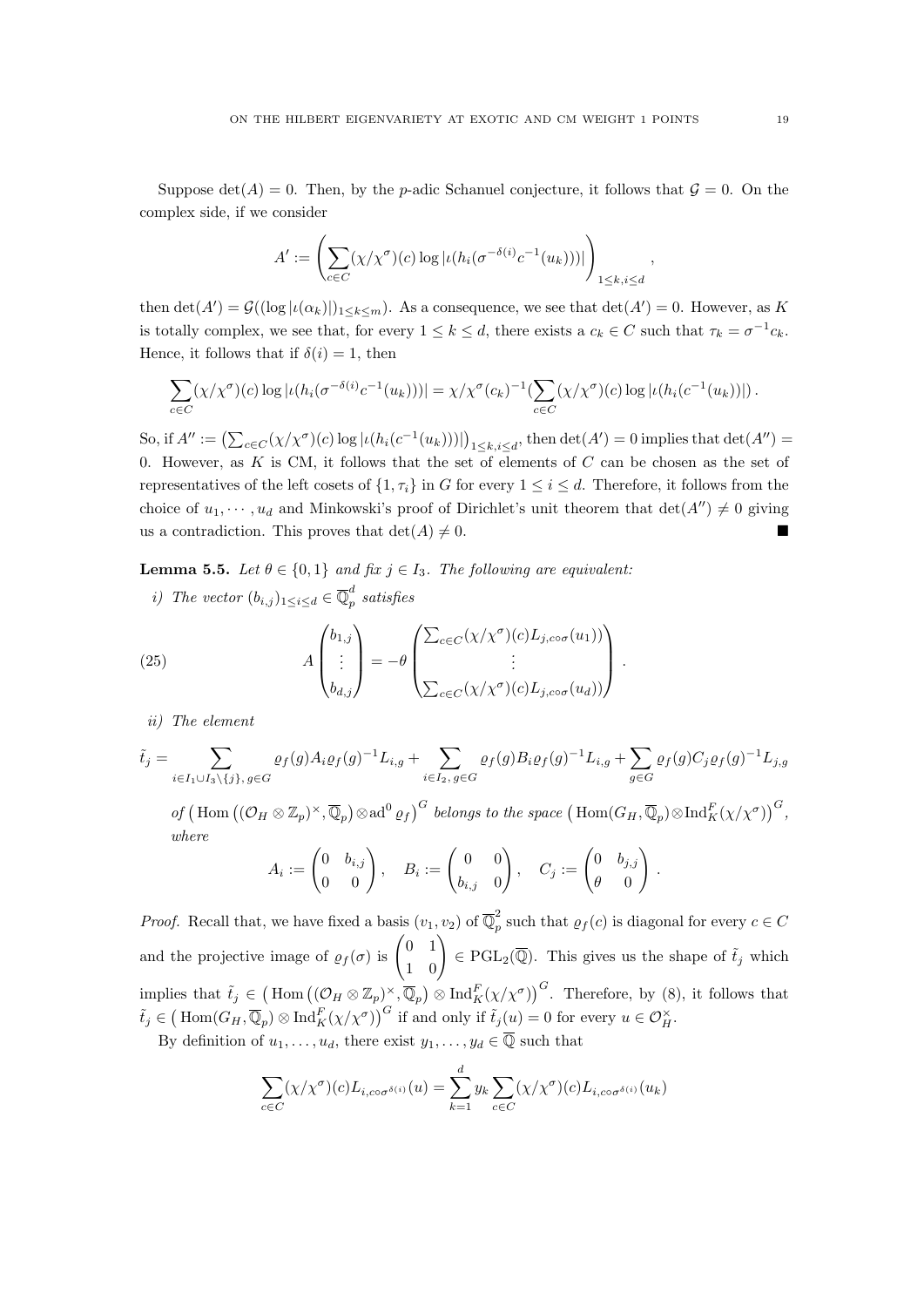for every  $1 \leq i \leq d$ . If  $(b_{i,j})_{1 \leq i \leq d} \in \overline{\mathbb{Q}}_p^d$  $_{p}^{^{\alpha}}$  satisfies (25), then

(26) 
$$
\sum_{i=1}^{d} \left( \sum_{c \in C} (\chi/\chi^{\sigma})(c) L_{i, c \circ \sigma^{\delta(i)}}(u) \right) b_{i,j} = \sum_{k=1}^{d} y_k \sum_{i=1}^{d} \sum_{c \in C} (\chi/\chi^{\sigma})(c) L_{i, c \circ \sigma^{\delta(i)}}(u_k) b_{i,j} = -\theta \sum_{k=1}^{d} y_k \sum_{c \in C} (\chi/\chi^{\sigma})(c) L_{j, c \circ \sigma}(u_k) = -\theta \sum_{c \in C} (\chi/\chi^{\sigma})(c) L_{j, c \circ \sigma}(u)
$$

Conversely, if (26) is satisfied for every  $u \in \mathcal{O}_H^{\times}$ , then  $(b_{i,j})_{1 \leq i \leq d} \in \overline{\mathbb{Q}}_p^d$  $p_p^{\alpha}$  satisfies (25). But it is clear that (26) holds if and only if  $\tilde{t}_j(u) = 0$  for every  $u \in \mathcal{O}_H^{\times}$ .  $H^{\times}$ 

**Corollary 5.6.** For every  $j \in I_3$ , there exist  $b_{i,j} \in \overline{\mathbb{Q}}_p$  for  $i \in \{1, ..., d\}$  such that the elements

$$
t_j := \sum_{i \in I_1, c \in C} \varrho_f(c) \begin{pmatrix} 0 & b_{i,j} \\ 0 & 0 \end{pmatrix} \varrho_f(c)^{-1} L_{i,c} + \sum_{i \in I_2, c \in C} \varrho_f(c) \begin{pmatrix} 0 & 0 \\ b_{i,j} & 0 \end{pmatrix} \varrho_f(c)^{-1} L_{i,c} + \sum_{i \in I_3 \setminus \{j\}, c \in C} \varrho_f(c) \begin{pmatrix} \mathcal{H}_i(b_{i,j}, 0) & b_{i,j} \\ 0 & -\mathcal{H}_i(b_{i,j}, 0) \end{pmatrix} \varrho_f(c)^{-1} L_{i,c} + \sum_{c \in C} \varrho_f(c) \begin{pmatrix} \mathcal{H}_j(b_{j,j}, 1) & b_{j,j} \\ 1 & -\mathcal{H}_j(b_{j,j}, 1) \end{pmatrix} \varrho_f(c)^{-1} L_{j,c}.
$$

belong to V.

*Proof.* For every  $j \in I_3$ , let  $(b_{i,j})_{1 \leq i \leq d}$  be a solution of (25) with  $\theta = 1$ , which exists because A is invertible. It is clear that the corresponding  $t_j \in W$ . Note that the antidiagonal component  $t_j^b$  of  $t_j$  is precisely the element  $\tilde{t}_j$  defined in Lemma 5.5. Therefore,  $t_j^b \in (\text{Hom}(G_H, \overline{\mathbb{Q}}_p) \otimes$  $\text{Ind}_{K}^{F}(\chi/\chi^{\sigma})\big)^{G}$ . Since the isomorphism (24) shows that  $t_j^{\sharp} \in (\text{Hom}(G_H, \overline{\mathbb{Q}}_p) \otimes \epsilon_K)^{G}$ , we deduce that

$$
t_j = t_j^{\sharp} + t_j^{\flat} \in \left( \text{Hom}(G_H, \overline{\mathbb{Q}}_p) \otimes \text{ad}^0 \varrho_f \right)^G \cap W = V.
$$

п

**Proposition 5.7.** The elements  $(t_j)_{j\in\{1,\ldots,d\}}$  constitute a basis for V. In other words, if we let  $V_2$  denote the linear span of  $(t_j)_{j\in I_3}$ , then  $V = V_1 \oplus V_2$ .

*Proof.* Since the elements  $t_j$  are linearly independent, we only need to check that they generate V. Let t be any element in V. By subtracting suitable multiples of the elements  $t_j$  from t, we obtain an element  $t'$  which in the expression of  $(21)$  is given by matrices of the form

$$
A_i := \begin{pmatrix} 0 & b_i \\ 0 & 0 \end{pmatrix}, \quad B_i := \begin{pmatrix} 0 & 0 \\ b_i & 0 \end{pmatrix}, \quad C_i := \begin{pmatrix} \mathcal{H}_i(b_i, 0) & b_i \\ 0 & -\mathcal{H}_i(b_i, 0) \end{pmatrix},
$$

where  $b_i \in \overline{\mathbb{Q}}_p$ . Since  $t' \in V$ , we have that

$$
(t')^{\sharp} \in \left(\operatorname{Hom}(G_H, \overline{\mathbb{Q}}_p) \otimes \operatorname{Ind}_K^F(\chi/\chi^{\sigma})\right)^G.
$$

Then Lemma 5.5 implies that the vector  $(b_i)_{1\leq j\leq d}$  is a solution to (25) with  $\theta = 0$ . But the fact that A is invertible (which follows from Lemma 5.4 (ii)) implies that  $(t')^{\sharp} = 0$ . Since the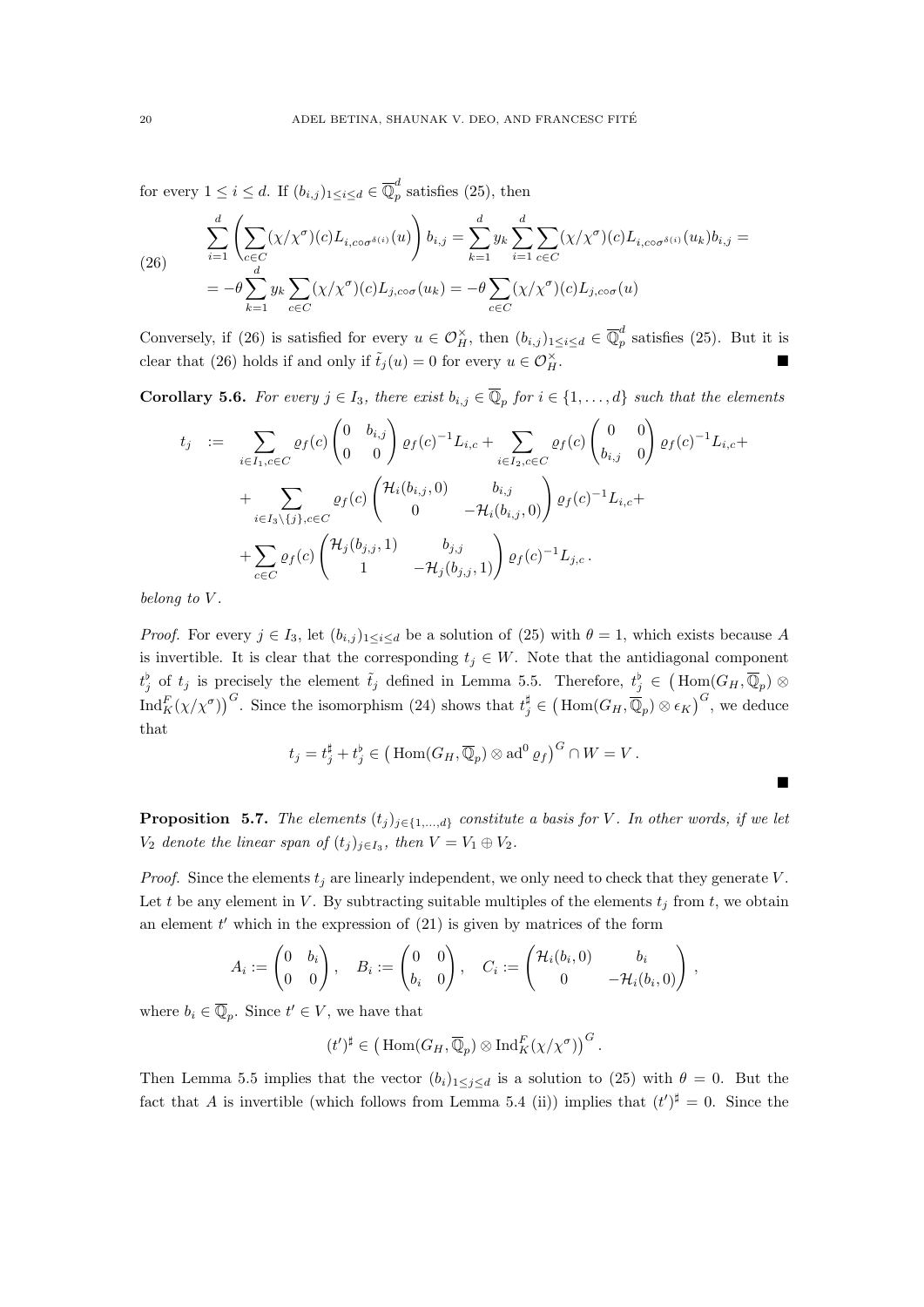polynomials  $\mathcal{H}_i(X, Y)$  are homogeneous, it follows that  $t' = 0$ , and we get that t is a linear combination of the  $t_i$ .

### 6.  $\mathcal{R} = \mathcal{T}$  and Proof of Theorems A and B: Étaleness and smoothness

As explained in §1, in order to prove Theorem A (resp. Theorem B), we need to show that

$$
\dim_{\overline{\mathbb{Q}}_p} t_{\mathcal{T}'_0} = 0 \qquad \left(\text{resp. } \dim_{\overline{\mathbb{Q}}_p} t_{\mathcal{T}} = d + 1\right).
$$

Let  $\mathcal{R}'_0$  (resp.  $\mathcal{R}$ ) be the universal ring representing the functor  $\mathcal{D}'_0$  (resp.  $\mathcal{D}'$ ). Recall that [Deo18, Prop. 5] there is a surjective continuous homomorphism

(27) 
$$
\mathcal{R}'_0 \to \mathcal{T}'_0
$$
 (resp.  $\mathcal{R} \to \mathcal{T}$ ).

Combining all the results of §4, we get that  $\dim_{\overline{\mathbb{Q}}_p} t_{\mathcal{R}_0'} = 0$ . under the hypotheses of Theorem A. This means that  $\mathcal{R}'_0 \simeq \overline{\mathbb{Q}}_p$  and hence,  $\mathcal{R}'_0 \simeq \mathcal{T}'_0 \simeq \overline{\mathbb{Q}}_p$ . This immediately implies Theorem A. Note that this also implies

 $R \simeq T$ 

under the hypotheses of Theorem A.

Combining all the results of §5 we get that  $\dim_{\overline{\mathbb{Q}}_p} t_{\mathcal{D}'} \leq d$  under the hypotheses of Theorem B. Combining this inequality with Leopoldt's conjecture for F, we get that  $\dim_{\overline{\mathbb{Q}}_p} t_{\mathcal{R}} \leq d+1$ . Therefore, we get surjective maps,  $\overline{\mathbb{Q}}_p[[T_1,\cdots,T_{d+1}]] \to \mathcal{R} \to \mathcal{T}$ . The fact that  $\mathcal T$  has Krull dimension  $d+1$  implies that the morphism  $\overline{\mathbb{Q}}_p[[T_1,\cdots,T_{d+1}]]\to \mathcal{T}$  obtained by composing the two morphisms above is an isomorphism. Hence, we get that

$$
\mathcal{R} \simeq \mathcal{T} \simeq \overline{\mathbb{Q}}_p[[T_1, \cdots, T_{d+1}]].
$$

This completes the proof of Theorem B.

#### 7. Proof of Theorem C: Classicality

Let  $X_1^1(\mathfrak{n})/\mathbb{Z}_p$  (resp.  $X_1^1(\Gamma_1(\mathfrak{n}) \cap \Gamma_0(p))$ ) be a toroidal compactification of the Hilbert blumenthal scheme  $Y_1^1(\mathfrak{n})$  (resp.  $Y_1^1(\Gamma_1(\mathfrak{n}) \cap \Gamma_0(p))$ ) of level  $\Gamma_1(\mathfrak{n})$  (resp.  $\Gamma_1(\mathfrak{n}) \cap \Gamma_0(p)$ ) and  $X^{\text{rig}}/\mathbb{Q}_p$ (resp.  $X_0^{\text{rig}}(p)$ ) be the rigid space attached to  $X_1^1(\mathfrak{n})$  (resp.  $X_1^1(\Gamma_1(\mathfrak{n}) \cap \Gamma_0(p))$ ). One may choose a toroidal compactification such that the natural morphism

$$
Y_1^1(\Gamma_1(\mathfrak{n}) \cap \Gamma_0(p)) \to Y_1^1(\mathfrak{n})
$$

forgetting the  $\Gamma_0(p)$ -level structure extends to a morphism

$$
X_1^1(\Gamma_1(\mathfrak{n}) \cap \Gamma_0(p)) \to X_1^1(\mathfrak{n}),
$$

and even to a morphism of rigid spaces

$$
X_0^{\text{rig}}(p) \to X^{\text{rig}}.
$$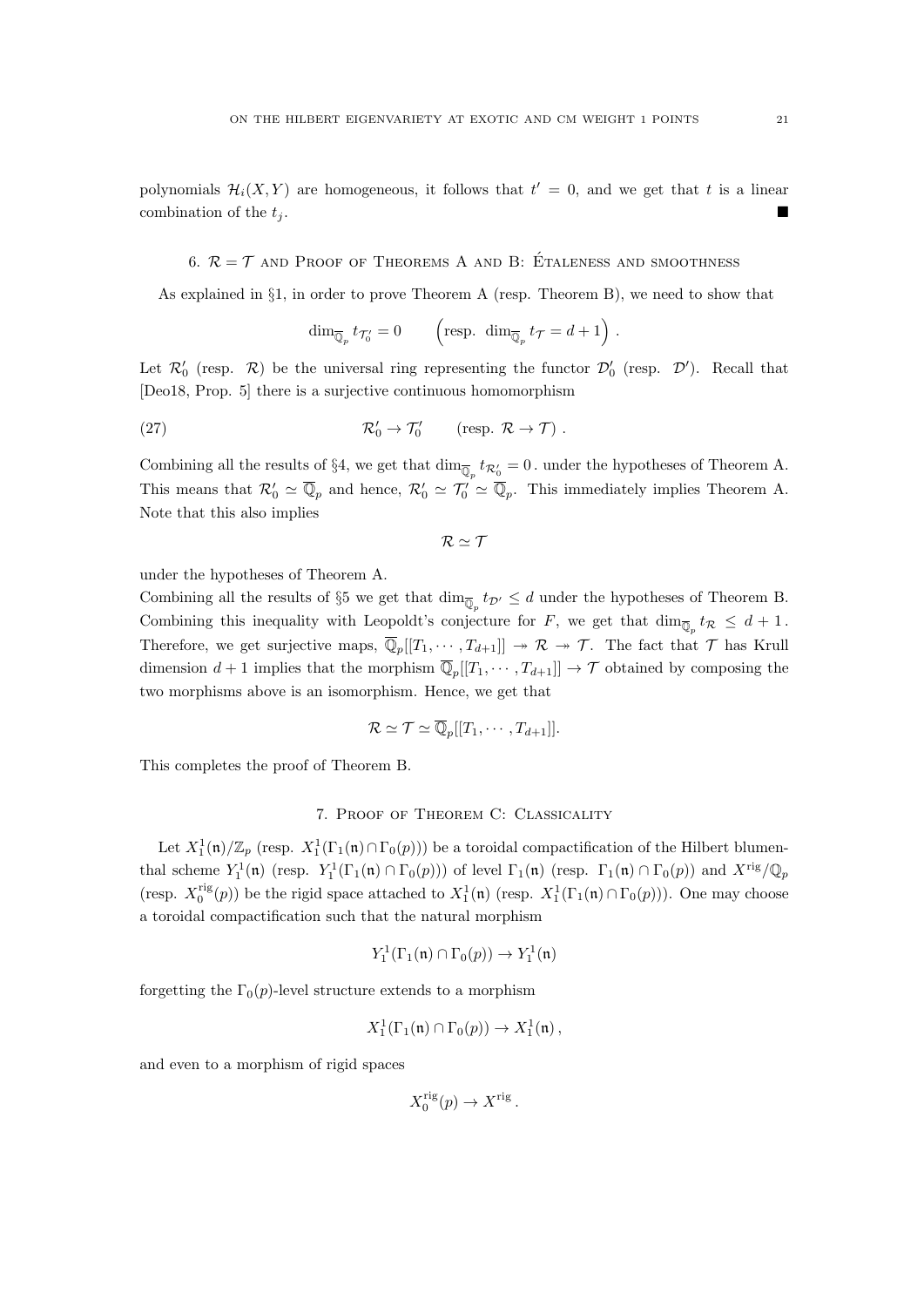The existence of the canonical subgroup of the universal Hilbert Blumenthal semi-abelian variety on some overconvergent neighborhood  $X(v)$  of the ordinary locus of  $X^{rig}$  yields a section of the last canonical projection

$$
s: X(v) \to X_0^{\text{rig}}(p) .
$$

Hence, we obtain an injection

$$
\jmath: S_1(\mathfrak{n}p, \chi_f)[f] \hookrightarrow S_1^{\dagger}(\mathfrak{n}, \chi_f)[[f]],
$$

where  $S_1^{\dagger}(\mathfrak{n}, \chi_f)[[f]]$  is the generalized eigenspace attached to f inside the space of overconvergent cuspidal Hilbert modular forms of parallel weight 1. The injection  $\eta$  is defined by taking the pullback along s of the global sections of the determinant of the conormal sheaf of the universal Hilbert bluementhal semi-abelian variety on  $X_0^{\text{rig}}(p)$  (the universal semi-abelian scheme depends on the choice of a toroidal compactification).

By using arguments similar to those already used in [DLR15, §1.1] and Hida duality for Hilbert cusp forms, we obtain the following isomorphism

$$
S_1^{\dagger}(\mathfrak{n}, \chi)[[f]] = \mathrm{Hom}_{\bar{\mathbb{Q}}_p - \mathrm{Mod}}(\mathcal{T}_0', \overline{\mathbb{Q}}_p) .
$$

Hence, Theorem C now follows from Theorem A (i.e from the ismorphism  $\mathcal{T}'_0 \simeq \overline{\mathbb{Q}}_p$ ).

## 8. Proof of Theorem D: The full eigenvariety

Let  $\mathcal{E}^{\text{full}}$  be the p-adic eigenvariety over W of tame level n constructed using the Hecke operators  $T_{\ell}$  for  $\ell \nmid \mathfrak{m}$  and  $U_{\ell}$  for  $\ell \mid \mathfrak{m}$ . Using the known relations between Hecke operators and the fact that the diamond operators at all  $\ell \nmid np$  belong to  $\mathcal{O}_{\mathcal{W}}(\mathcal{W})$ , one sees that  $T_n \in \mathcal{O}_{\mathcal{E}^{\text{full}}}(\mathcal{E}^{\text{full}})$  for all  $n \geqslant 1$ .

It is endowed with a locally finite surjective morphism  $\mathcal{E}^{\text{full}} \to \mathcal{E}$ . This surjective map yields, by composition with the 2-dimensional pseudo-character  $T: G_F \to \mathcal{O}_{\mathcal{E}}(\mathcal{E})$  obtained by Andreatta, Iovita, and Pilloni ([AIP16, Theorem 5.1]), a 2-dimensional pseudo-character  $G_F \to \mathcal{O}_{\mathcal{E}^{\text{full}}}(\mathcal{E}^{\text{full}})$ . There is a natural bijection between  $\mathcal{E}^{\text{full}}(\overline{\mathbb{Q}}_p)$  and the set of overconvergent cuspidal Hilbert modular eigenforms with finite slope, tame level **n** and weight in  $W(\overline{\mathbb{Q}}_p)$ , which sends g to the system of eigenvalues  $\{(T_\ell(g))_{\ell\nmid np},(U_\ell(g))_{\ell\mid np}\}.$ 

Let f be a classical cuspidal Hilbert modular newform over  $F$  of tame level n and parallel weight 1 as in §1, and let  $x^{\text{full}} \in \mathcal{E}^{\text{full}}$  (resp.  $x \in \mathcal{E}$ ) be the point corresponding to a given p-stabilization of f with finite slope. Note that,  $x^{\text{full}}$  lies on the nearly ordinary locus of  $\mathcal{E}^{\text{full}}$ . By the construction of the eigenvariety, the nearly ordinary locus of  $\mathcal{E}^{\text{full}}$  is isomorphic to the rigid analytic space attached to the maximal spectrum of the generic fiber of the p-nearly ordinary cuspidal Hecke algebra of tame level n constructed by Hida [Hid89b]. Hence, up to Galois conjugacy, the nearly ordinary Hida families specializing to that p-stabilization correspond to the irreducible components of  $\mathcal{E}^{\text{full}}$  containing the point  $x^{\text{full}}$ .

Note that there is a unique irreducible component of  $\mathcal{E}^{\text{full}}$  containing the point  $x^{\text{full}}$  if and only if the completed local ring  $\mathcal{T}^{\text{full}}$  of  $\mathcal{E}^{\text{full}}$  at  $x^{\text{full}}$  is an integral domain. The aim of this section is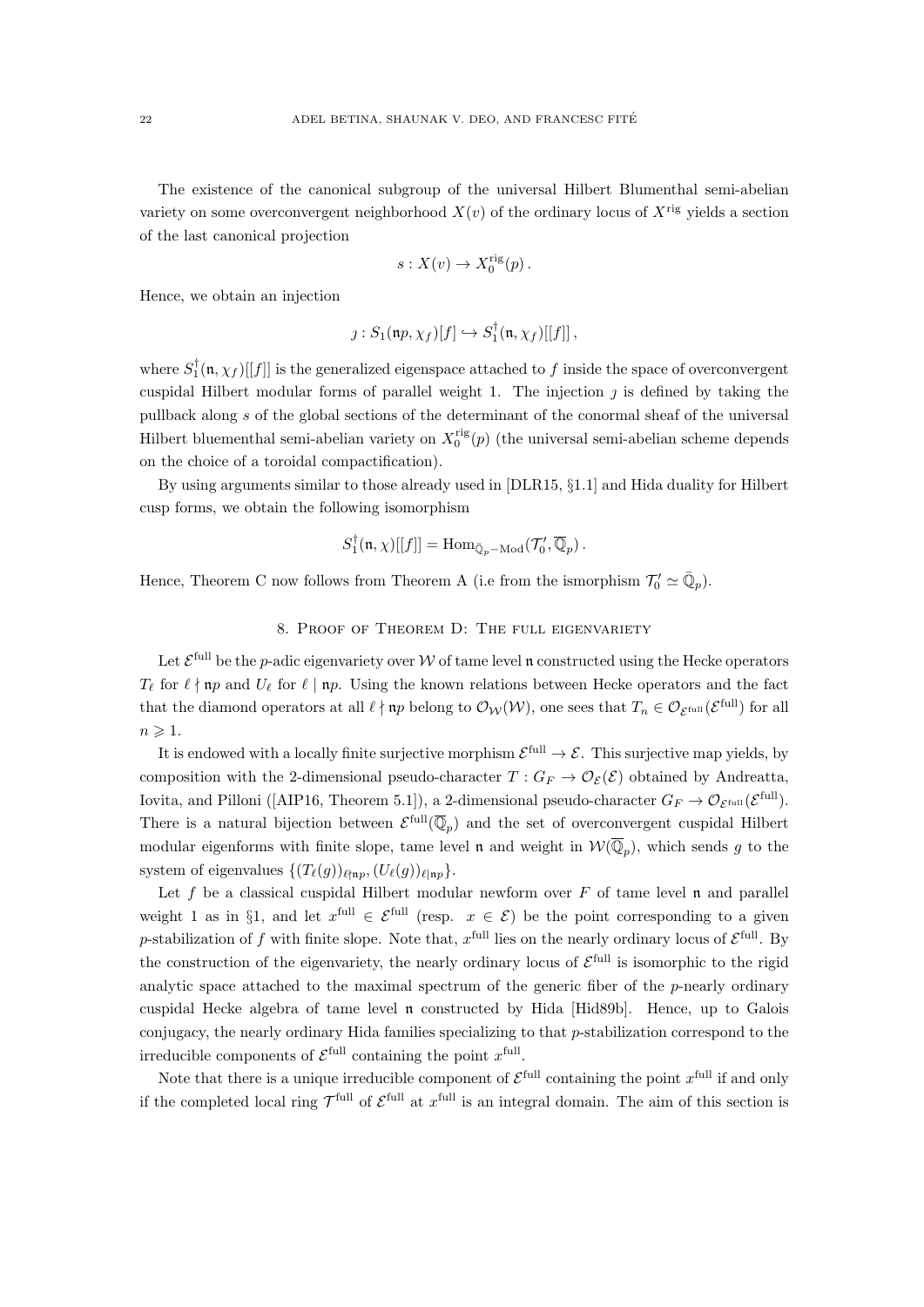to show that  $\mathcal{T}^{\text{full}}$  is an integral domain. We will achieve this by showing that  $\mathcal{T}^{\text{full}} \simeq \mathcal{T}$  and by using that  $\mathcal T$  is an integral domain if  $\mathcal E$  is smooth at x.

The natural morphism  $\mathcal{E}^{\text{full}} \to \mathcal{E}$  yields an injective homomorphism  $\mathcal{T} \to \mathcal{T}^{\text{full}}$  and hence a continuous representation

$$
\varrho_{\mathcal{T}^{\text{full}}} : G_F \to \text{GL}_2(\mathcal{T}^{\text{full}}),
$$

such that  $\text{Tr}(\varrho_{\mathcal{T}^{\text{full}}})(\text{Frob}_\ell) = T_\ell$  for all  $\ell \nmid np$ . Moreover  $\varrho_{\mathcal{T}^{\text{full}}}$  is nearly ordinary at every prime above p and its reduction modulo its maximal ideal  $\mathfrak{m}_f^{\text{full}}$  is isomorphic to  $\rho_f$ . Denote by M the free  $\mathcal{T}^{\text{full}}$ -module of rank 2 on which  $\varrho_{\mathcal{T}^{\text{full}}}$  acts. For a prime  $\ell|\mathfrak{n}$ , denote by  $a_{\ell}(f)$ , the  $U_{\ell}$ -eigenvalue of f.

**Proposition** 8.1. Let  $\ell$  be a prime dividing **n**. Then  $\rho_{\text{Total}}(I_{\ell})$  is finite. Moreover:

- (i) If  $a_{\ell}(f) \neq 0$ , then  $\mathcal{M}^{I_{\ell}}$  is a free rank 1 direct summand of M on which  $\rho_{\mathcal{T}^{\text{full}}}(\text{Frob}_{\ell})$ acts as multiplication by  $U_{\ell}$ . If  $a_{\ell}(f) = 0$ , then  $\mathcal{M}^{I_{\ell}} = 0$  and  $U_{\ell} = 0$  in  $\mathcal{T}^{\text{full}}$ .
- (ii) The natural injection  $\mathcal{T} \hookrightarrow \mathcal{T}^{\text{full}}$  is an isomorphism.

*Proof.* (i) Let  $G_\ell$  be a decomposition of  $G_F$  at the place  $\ell$  of F and  $I_\ell \subset G_\ell$  be the inertia group at  $\ell$ . Since f is a cuspidal Hilbert modular eigenform of parallel weight 1,  $\varrho_f |_{G_{\ell}}$  can not be of Steinberg type, and hence the local-global compatibility of Langlands correspondence is known for  $f$  (see [Jar97], [Oht84] and [RT83]).

Note that the image of  $\rho_{\text{Trull}}(I_\ell)$  is infinite if and only if the Hida family passing through f is Steinberg at  $\ell$ , and it is equivalent to the fact that the monodromy operator  $N_{\mathcal{F}}$  of the Weil-Deligne representation attached to  $(\varrho_{\mathcal{T}^{\text{full}}})|_{G_{F_{\ell}}}$  is of rank 1 (see [BC09, Proposition 7.8.14]). However, any Steinberg representation is isomorphic to a non trivial extension of  $\psi(1)$  by  $\psi$ , where  $\psi: G_{\ell} \to \bar{\mathbb{Q}}_p^{\times}$  is a character. Thus, there is no Steinberg representation having specialization in weight one because  $\varrho_f$  has a finite image. Hence,  $(\varrho_{\mathcal{T}^{\text{full}}})|_{G_{\ell}}$  is not Steinberg which means that  $N_{\mathcal{F}}$  is trivial. Then [BC09, Proposition 7.8.14] yields that  $\varrho_{\mathcal{F}}$ full  $(I_{\ell})$  is finite.

Assume that the  $U_{\ell}$ -eigenvalue  $a_{\ell}(f) \neq 0$ . Since  $\rho_f$  has a finite image, the local global compatibility of Langlands correspondences implies that  $(\varrho_f) \mid_{G_\ell}$  is the sum of two characters  $\phi' \oplus \phi''$ , where  $\phi'$  is unramified and  $\phi'(\text{Frob}_\ell) = a_\ell(f)$ , and  $\phi''$  is ramified since f is new at  $\ell$  (see [Jar97, Theorem 6.1]). Thanks to the results of [Tay89, Theorem 2], [Car86, Theorem A], [RT83, Theorem 3.1] and [Oht84], arguments similar to those already used in the proof of [BD16, Proposition7.1] generalise directly to our case and the assertion when  $a_{\ell} \neq 0$  follows.

If  $a_{\ell}(f) = 0$ , then [Jar97, Theorem 6.1] implies that  $\dim_{\bar{\mathbb{Q}}_p} \varrho_f^{I_{\ell}} = 0$  (by the Local-Global compatibility). Hence, the assertion in this case follows from the results of [Tay89, Theorem 2], [Car86, Theorem A], [RT83, Theorem 3.1], [Oht84] and arguments of [BD16, Proposition 7.1].

(ii) As we have either obtained a description of  $U_\ell$  in terms of the Galois representation  $\rho_{\rm Tfull}$ or proved that  $U_{\ell} = 0$ , we can directly mimic the arguments used in the proof of [BD16, Theorem 7.2] to prove that  $\mathcal{T} \hookrightarrow \mathcal{T}^{\text{full}}$  is an isomorphism.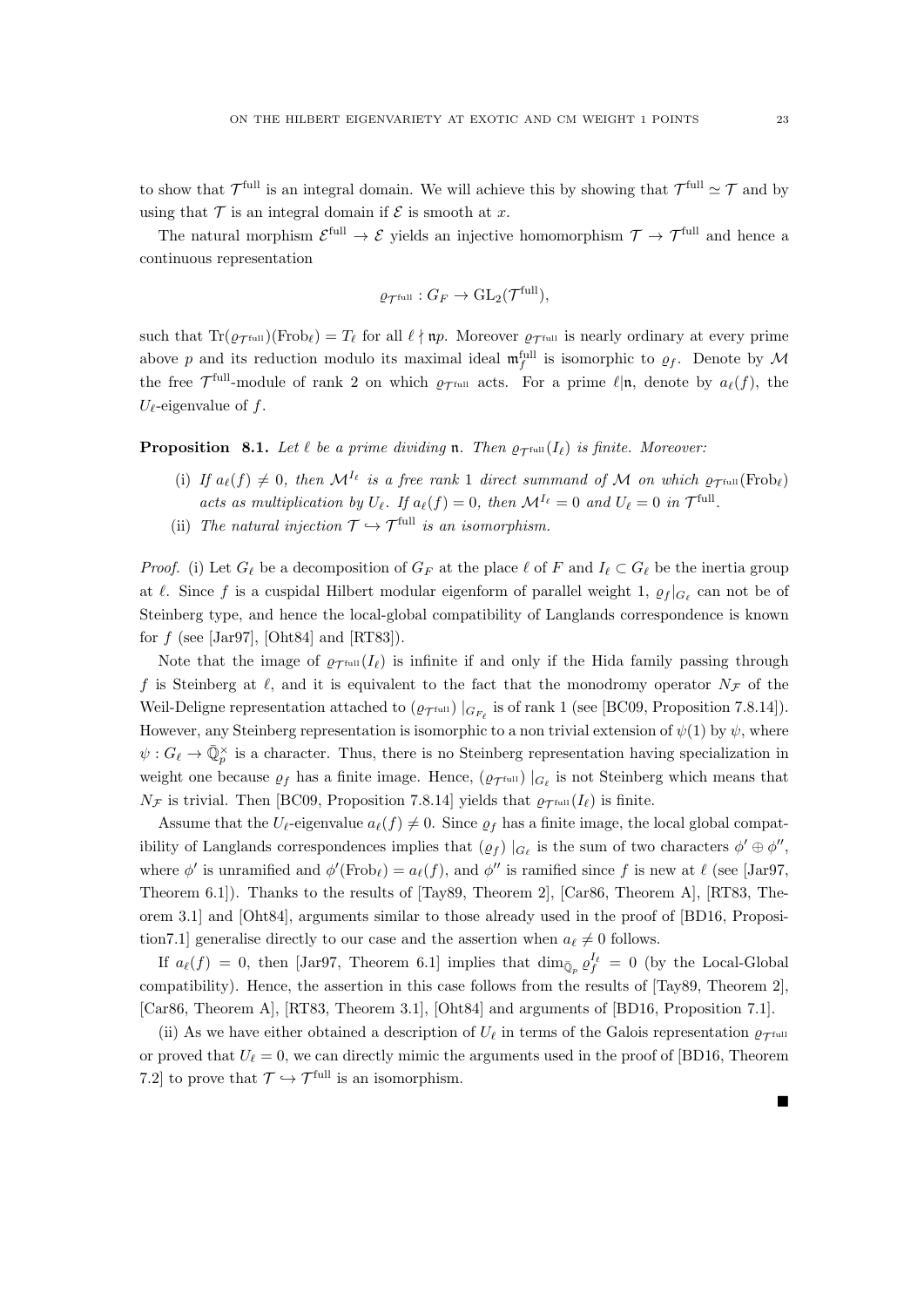#### **REFERENCES**

- [AIP16] F. ANDREATTA, A. IOVITA, V. PILLONI, On overconvergent Hilbert modular cusp forms, Astérisque 382 (2016), 163–193.
- [BC09] J. BELLAÏCHE, G. CHENEVIER, Families of Galois representations and Selmer groups, Astérisque 324 (2009), xii+314 pp.
- [Bet] A. BETINA, Les Variétés de Hecke–Hilbert aux points classiques de poids un, to appear in Journal de Théorie des Nombres de Bordeaux.
- [BD16] J. BELLAÏCHE, M. DIMITROV, On the Eigencurve at classical weight one points, Duke Math. J. 165, Number 2 (2016), 245–266.
- [Bij16] S.BIJAKOWSKI, Classicité de formes modulaires de Hilbert, "Arithmetique p-adique des formes de Hilbert", Astérisque 382 (2016), 49-71.
- [Car86] H. CARAYOL, Sur les représentations l-adiques associées aux formes modulaires de Hilbert, Ann. Sci. École Norm. Sup, Série  $4:$  Tome  $19$  (1986) no.  $3$ , p. 409-468.
- [CV03] S. Cho, V. Vatsal, Deformations of induced Galois representations, J. Reine Angew. Math. 556 (2003), pp. 79-98.
- [DLR15] H. DARMON, A. LAUDER, V. ROTGER, Stark points and p-adic iterated integrals attached to modular forms of weight one, Forum of Mathematics, Pi (2015), Vol. 3, e8, 95 pages.
- [Deo18] S.V. Deo, On the eigenvariety of Hilbert modular forms at classical parallel weight one points with dihedral projective image, Transactions of the American Mathematical Society 370 n.6 (2018), 3885– 3912.
- [GV] R. Greenberg, V. Vatsal, Iwasawa Theory for Artin Representations, arXiv.
- [Han17] D. HANSEN, Universal eigenvarieties, trianguline Galois representations, and p-adic Langlands functoriality. With an appendix by James Newton. J. Reine Angew. Math. 730 (2017), 1-64.
- [Hid86] H. HIDA, Galois representations into  $GL_2(\mathbb{Z}_p[[X]])$  attached to ordinary cusp forms, Invent. Math., 85 (1986), pp. 545–613.
- [Hid89a] H. HIDA, On nearly ordinary Hecke algebras for GL(2) over totally real fields, Algebraic number theory, Adv. Stud. Pure Math., 17, Academic Press, Boston, MA, 1989, 139-169.
- [Hid89b] H. HIDA, Nearly ordinary Hecke algebra and Galois representation of several variables, Proc. JAMI inaugural conference, Supplement to Amer. J.Math(1989). 115-134.
- [HT94] H. HIDA, J. TILOUINE, On the anticyclotomic main conjecture for CM fields. Invent. Math. 117 (1994), no. 1, 89-147.
- [Jar97] F. Jarvis, On Galois representations associated to Hilbert modular forms, J. Reine Angew. Math. 491 (1997), 199-216.
- [KL05] M. Kisin, K.F. Lai, Overconvergent Hilbert modular forms, Amer. J. Math. 127 (2005), no. 4, 735-783.
- [Nar04] W. Narkiewicz, Elementary and analytic theory of algebraic numbers. Third edition. Springer Monographs in Mathematics. Springer-Verlag, Berlin, 2004.
- [Nel] D. NELSON, A variation on Leopoldt's conjecture: Some local units instead of all local units, arXiv:1308.4637.
- [PS12] V. PILLONI B. STROH, Surconvergence et classicité : le cas Hilbert, preprint 2012.
- [Oht84] M. OHTA, Hilbert modular forms of weight one and Galois representations, Automorphic forms of several variables(Katata, 1983), Progr. Math. 46, Birkhäuser Boston, Boston, MA, 1984, pp. 333–352.
- [RT83] J. ROGAWSKI, J. TUNNELL, On Artin L-functions associated to Hilbert modular forms of weight one, Inventiones Mathematicae 74 (1983), n 1, 1–42.
- [Tay89] R. Taylor, On Galois representations associated to Hilbert modular forms . Invent. Math. 98 (1989), 265–280.
- [Wil88] A. WILES, On ordinary  $\lambda$ -adic representations associated to modular forms, Invent. Math. **94** (1988), pp. 529–573.